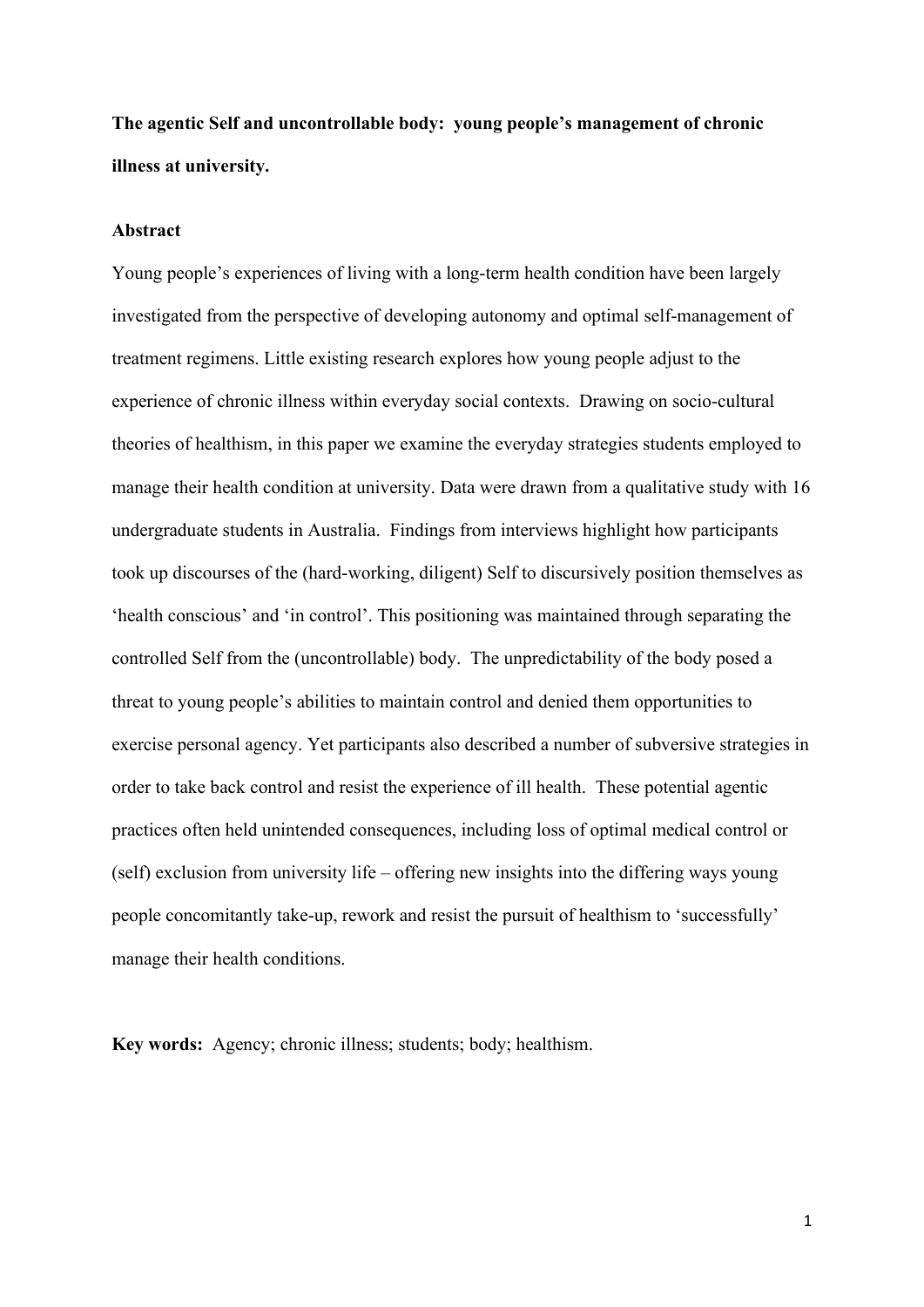#### **Introduction**

The chronic illness literature has offered significant contributions to understanding the lived experiences of long-term health conditions (Bury 1982, Charmaz 1995, Williams 2000). Drawing on Bury's notion of biographical disruption, much of this research has focused on the difficulties of adjusting to an altered sense of Self and shifts in individuals' (present and future) biographies (Charmaz 1995, Larsson and Grassman 2013); and understanding varying coping, strategies and styles of illness management (Bury 1991). The experiences of young adults are less well described (some notable exceptions are discussed shortly), despite increasing prevalence of longer-term conditions in young people (AIHW 2011, Shah et al. 2019). Some literature questions the relevance of 'disruption' to young people and considers possibilities for biographical continuity as conditions identified earlier in life become normalised (Williams 2000, Williams et al. 2009). Other research suggests a more dynamic picture, with possibilities for both continuity and 'crises' as young people navigate their (health) identities in ever changing social conditions (Bray et al. 2014). These fluctuating and less certain experiences of (ill) health shape, and are shaped by, the contexts in which young people live – presenting different life trajectories and forms of illness management (Bray et al. 2014, Spencer et al. 2018).

In this paper, we aim to take forward understandings of young people's experiences of chronic illness, with a particular focus on the university context. Entering university reflects an important transition point for many young people in contemporary society and offers a key site for examining how young people (re)negotiate their health and social identities. However, the experiences of university students with a chronic health condition have been relatively underinvestigated in research to date (exceptions include Balfe 2007, 2009, Saunders 2011, Couzens et al. 2015, Grimes et al. 2019) with much of the extant research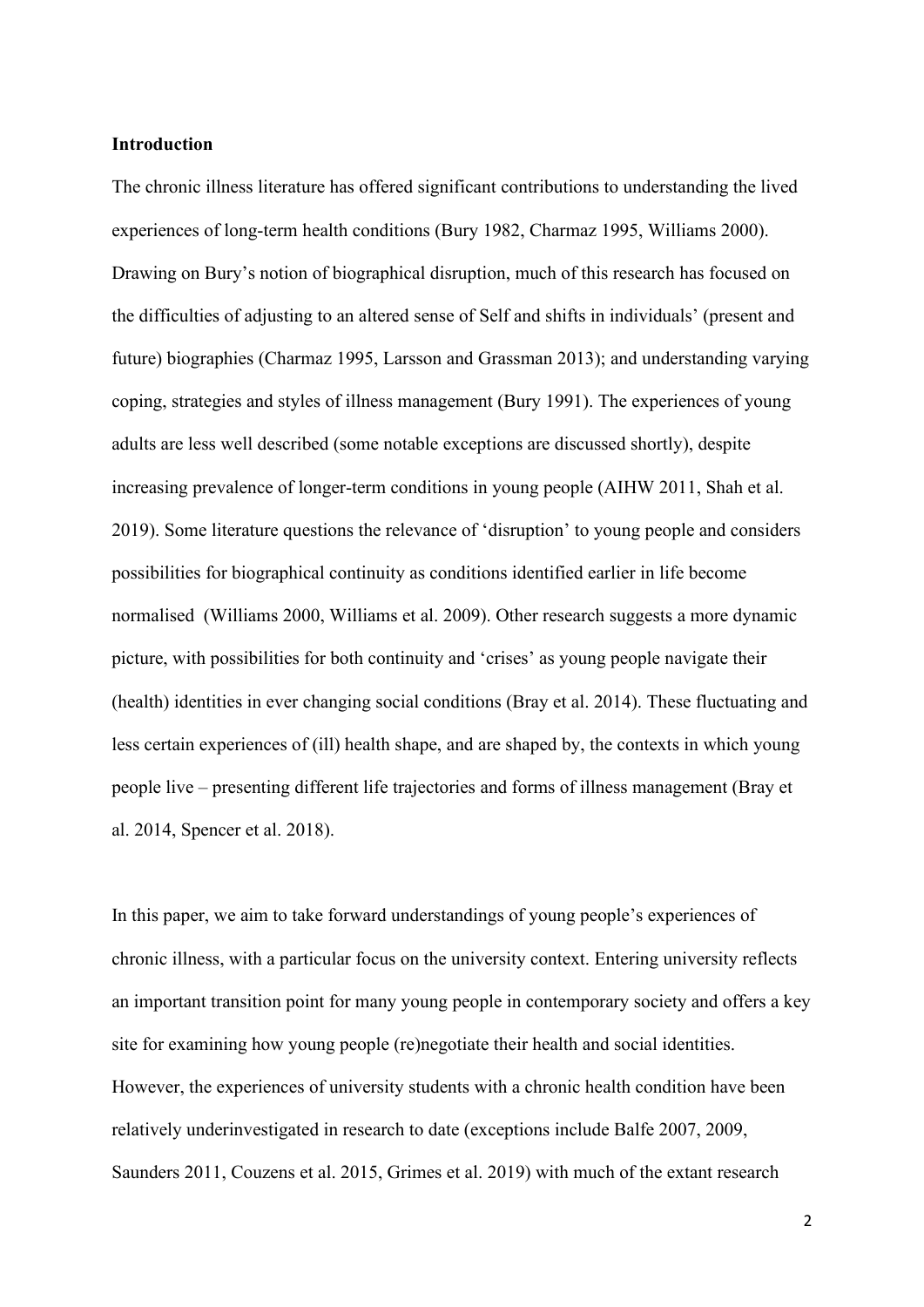focusing on the high school context (Gabe et al. 2002), or transitions within the healthcare setting (Fegran et al. 2014). We have reported elsewhere on how chronic illness impacts on university students' health identities (Spencer et al. 2018). Here, we draw on socio-cultural theories of healthism, to advance knowledge of young people's agency in the management of their conditions. In doing so, we pay particular attention to the differing ways students take up discourses of the body/Self to both accommodate and resist the experiences of ill health and ultimately, find ways to take back control of their health and academic studies.

#### **Young people and the experience of chronic illness**

Contemporary literature on young adults and chronic health conditions heavily focuses on the autonomous (responsible) self-management of their illness (Newman et al. 2016). Underpinned by normative developmental frameworks, research and health practice typically prioritises achievement of optimal medical control. Lack of control is often explained by reference to young people's deficits in knowledge or (wayward) attitudes towards the importance of compliance with medically-advised treatment or lifestyle adjustments. Thus, much of the health research focuses on the development of behavioural competencies to optimise adherence to medical regimens within the context of transition from paediatric to adult health services (Newman et al. 2016). However, by locating the 'problem' of young people's (lack of) control over their condition(s) within behavioural frameworks, this individualised approach downplays the profoundly social elements of their transition and health-related experiences, including the differing frames of reference young people draw upon when managing their health (Spencer 2013).

Research to date highlights the complexities of how young people navigate chronic illness (and its impacts) in every day life – including impacts on their autonomy, social identities and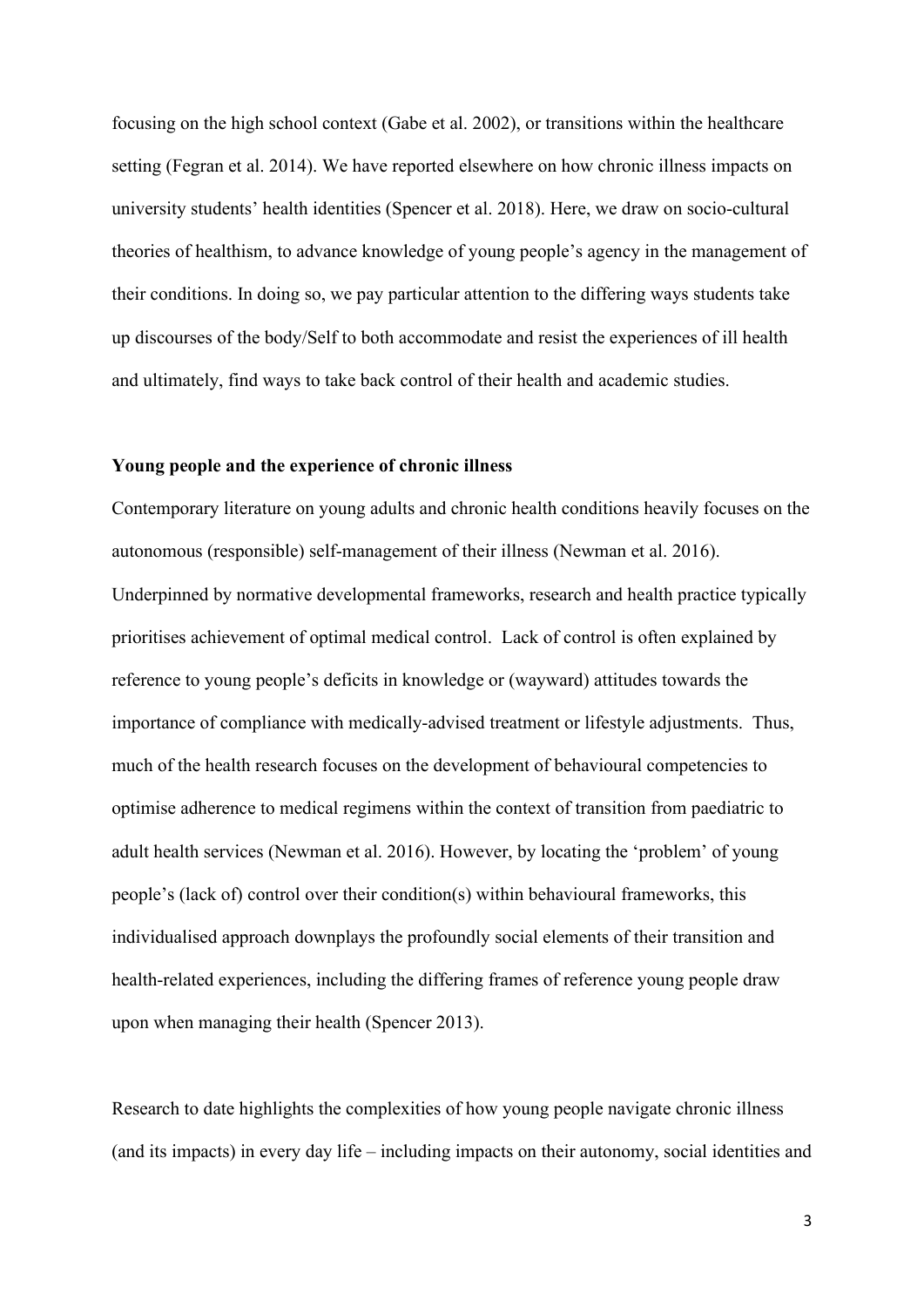experiences of stigma. This includes how young people draw on multiple, and sometimes competing, rationalities when seeking to balance optimal medical control of their health conditions, while also upholding authentic and valued personal and social identities. For instance, while there may be normative expectations and logics about 'good selfmanagement' (e.g. taking an active role in managing their condition, compliance with treatment regimes, and engaging in healthy lifestyle behaviours), young adults may also draw on alternative rationalities to uphold a preferred social identity (Balfe 2009, Bray et al. 2014, Monaghan and Gabe 2015, Harries et al. 2019).

Heaton et al. (2016), for example, highlight the ways in which young adults differentially prioritise the (medical) demands of their condition with preferred everyday activities, and through developing a conceptual distinction between (medical) control and (personal) autonomy. From this perspective, young people's apparent 'selective' engagement with medically prescribed regimens can be understood as part of their efforts to retain autonomy over their lives (rather than maintain control over health). Indeed, maintaining optimal medical control may compromise autonomy to navigate a 'normal' life (see also Balfe 2007, 2009, Saunders 2011, Harries et al. 2019). Other research draws critical attention to the fluctuating nature of ill health and how such uncertainty can challenge opportunities for young people to enact preferred health identities (Barned et al. 2016, Spencer et al. 2018), with impacts on their mental health and emotional wellbeing (Wilson and Stock 2019). The unpredictability of the body thus becomes a crucial site for (individual and social) control. Other research shows how young people's management of their chronic illness may be shaped by their experiences of stigma and in these contexts negotiating social relationships is critical to how they manage their illness experience. Saunders (2014) draws on Goffman's stigma to examine how young people with inflammatory bowel disease actively manage the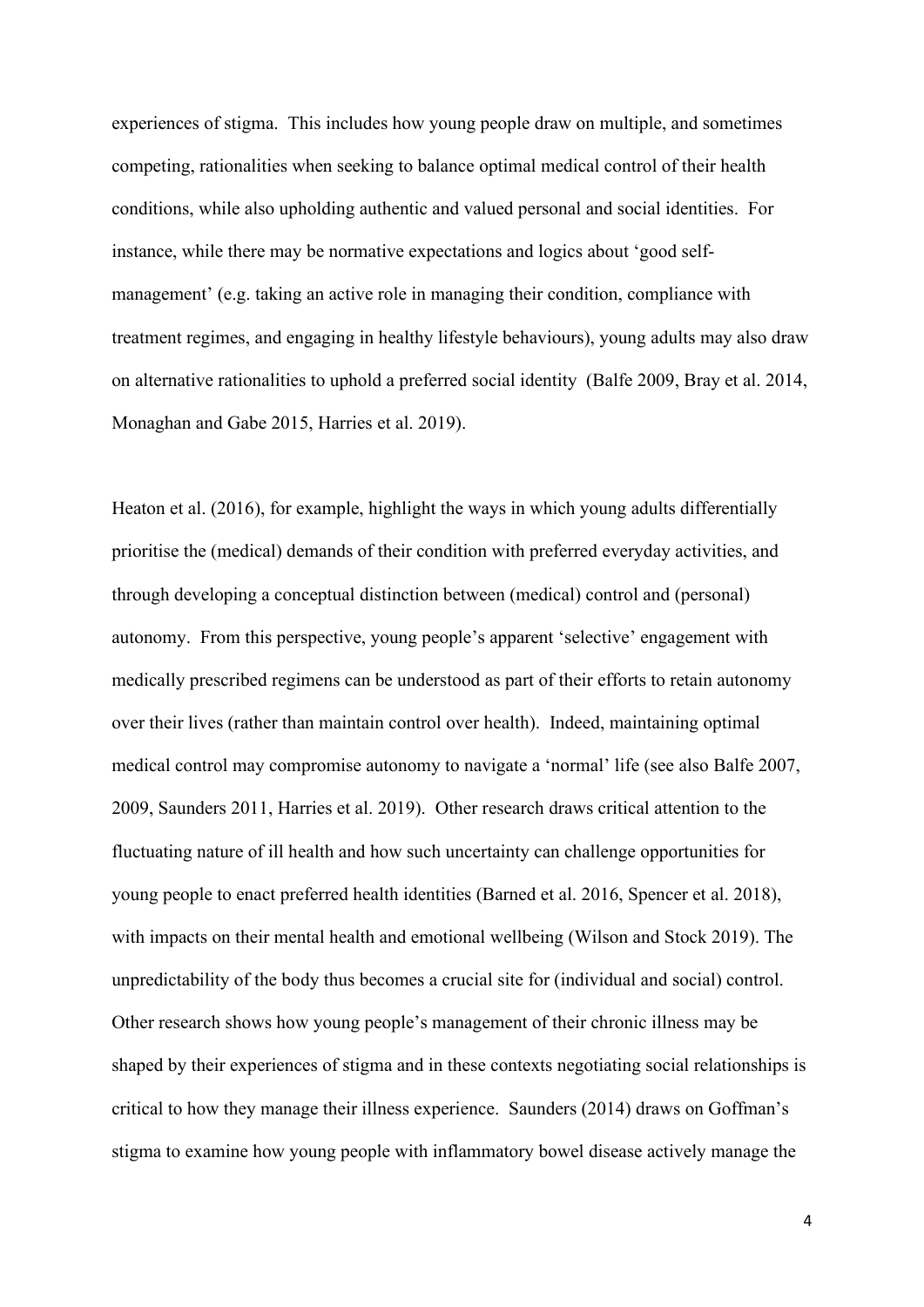(stigmatising) impacts of their condition on their (personal and social) identities. In this context, establishing and maintaining a preferred (morally sanctioned) identity becomes priority; and the locus for 'control'.

#### **The body and Self in the everyday management of chronic illness**

Healthism has long recognised and reported on the processes through which modern society comes to denote the body as a 'project to be continually worked on and accomplished as part of an individual's self-identity' (Shilling 2003 p. 5). Drawing on Foucauldian notions of governmentality and technologies of the Self (Foucault 1988), critical scholarship exposes the ways in which dominant health discourses come to define and (morally) sanction socially and culturally appropriate bodies, which in turn proscribe the range of preferred (individual) actions on, and over, the body (Lupton 1995, Crawford 2006). In the context of neoliberalism, engaging with 'body-techniques' (Williams 2001) are branded as a route to, and evidence of, individual 'empowerment' and the successful uptake of (and commitment to) the pursuit of health (Lupton 1995). Yet these 'individualised' health practices are located within, and endorsed by, social institutions that privilege knowledge from health risk experts – producing powerful social pressures to conform to dominant body ideologies (Lupton 1995, Higgs 1998). Deviations from these body norms (and the strategies to achieve these) denotes the (lack of) moral character of the individual – ultimately exposing them to blame, shame and stigma for their personal failings to uphold and enact the healthy body ideal (Galvin 2002, Shilling 2003).

The chronically ill body suggests non-conformity to these socially-proscribed normative body ideals and the individual's failings to uphold health (Lupton 1995, Higgs 1998, Crawford 2006). Research investigating adults' experiences of chronic conditions highlights the self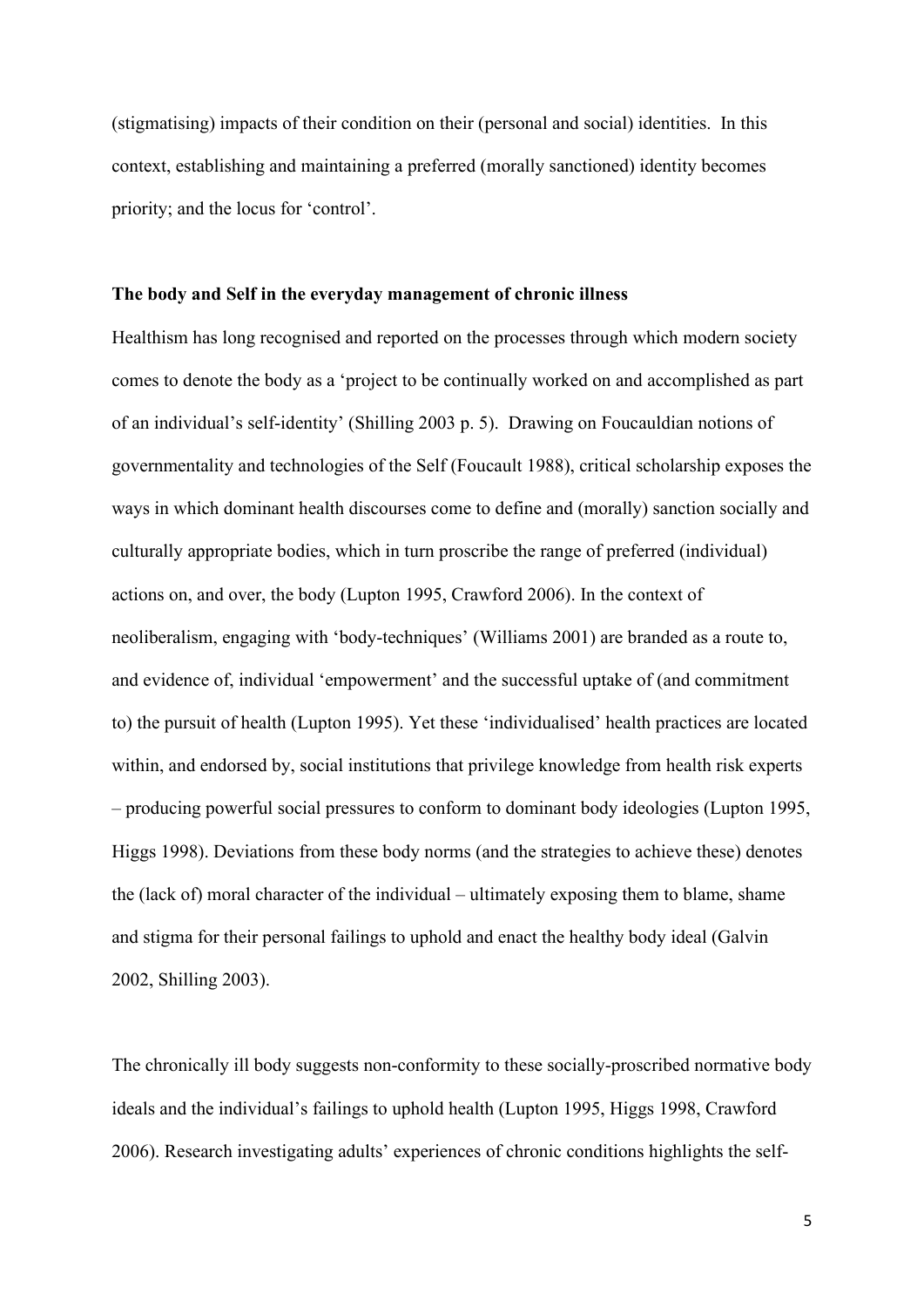care strategies individuals adopt to circumvent personal culpability for their ill body (Clarke and Bennett 2012). Careful monitoring of symptoms, compliance with treatment and lifestyle modifications become active strategies of the 'will to health' (Higgs et al 2009, p. 687). In her examination of medically undiagnosed symptoms, Nettleton (2006) reveals how individuals feel (socially) compelled to explain their illness by drawing attention to the shortcomings of their body (rather than themselves). Referencing biology as the origin of disease, and describing the body as foreign, unfamiliar and outside (individual) control enables individuals to (morally) distance themselves from the deviant ill body. Yet the alien, unpredictable body can threaten opportunities for self-care and destabilise the sense of Self. Charmaz's (1983, 1995) research highlighted how individuals can feel 'let down' by their bodies, and thus distance themselves from their illness to uphold their preferred (social) identities. Other research reveals individuals' preference for maintaining control over the 'normal' Self, rather than the (largely uncontrollable) body and related symptomatology (Townsend et al. 2006, Balfe 2007). Preserving the Self thus shapes the forms of self-care used in response to symptoms (Barned et al. 2016). This apparent decoupling of the body from the Self has been challenged in other literature, which suggests a more complex relationship between the body/Self (Turner 1992, Bendelow and Williams 1995). In relation to pregnancy, Carter (2010) provides useful insights into how women's shifting positions of feeling both in and out of control can disrupt their sense of self and opportunities for agency. Charmaz (1983) argued that the body and the Self are always intricately linked as embodied experiences of shame, guilt and blame dictate the *affective* responses to, and experiences of, ill health (Sointu 2016).

Despite these significant advances to the scholarship on adults with chronic illness, relatively less is known about how young people respond to, and experience, chronic ill health in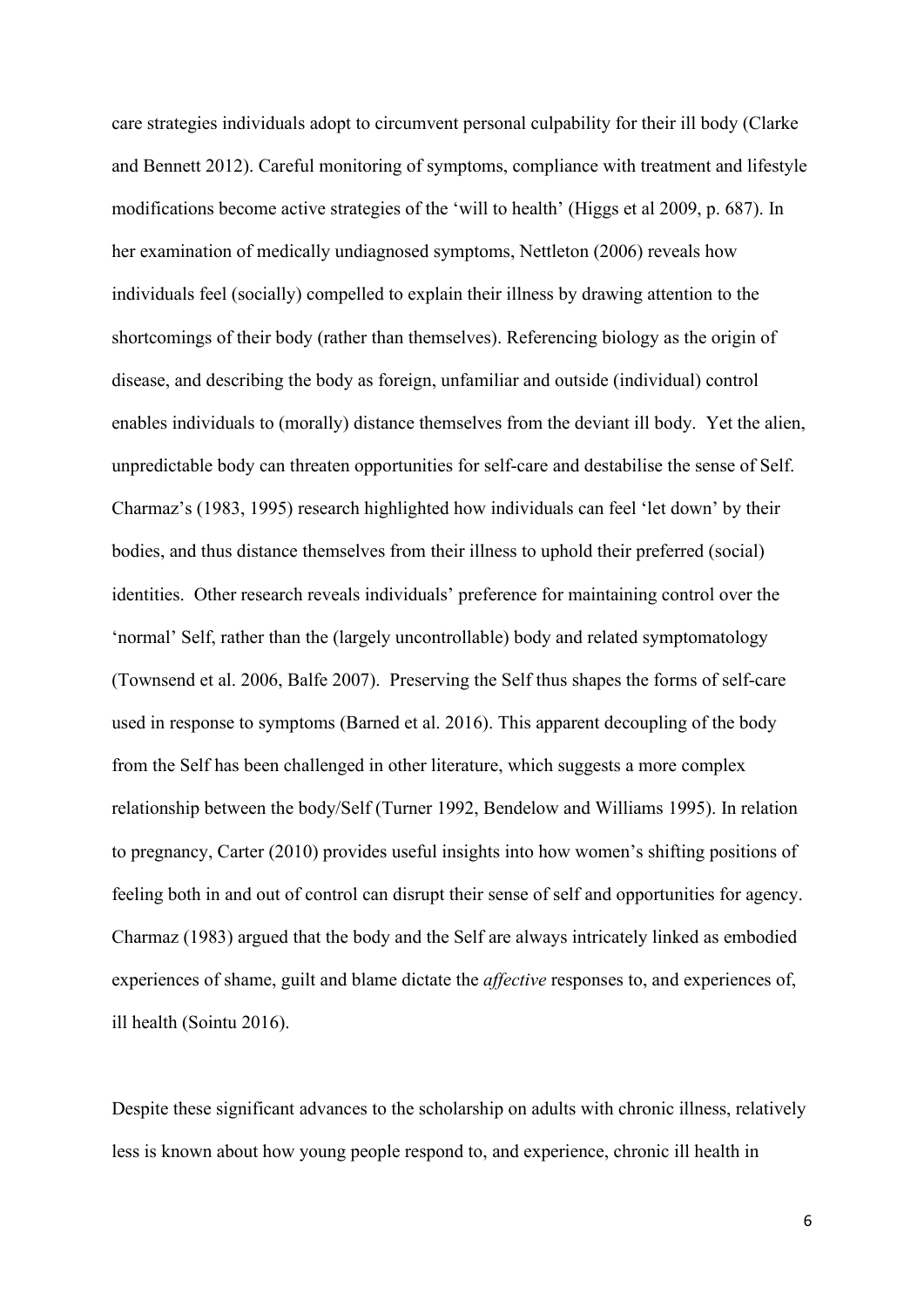everyday social settings, including how these experiences shape health practices and forms of agency. Balfe (2007, 2009) highlights the tensions young people experience when seeking to balance their public and private self and body. Similiarly, Heaton et al. (2016) consider how young people aim to 'strike a balance' between control and autonomy. What is less well examined are the ways young adults take up (or not) dominant ideologies of health and the body to manage their health conditions. Drawing on socio-cultural theories of the body and healthism, we thus aim to contribute to this less explored terrain and advance knowledge of how students manage their chronic health conditions at university and consider the resultant implications for their agency.

#### **Methodology and methods**

This paper draws on findings from a qualitative study examining the experiences of university students' living with a chronic health condition (Spencer et al. 2018). The study was underpinned by a broadly constructivist framework, which privileges the importance of meanings attached to interaction and the co-construction of knowledge (Denzin and Lincoln 2017). Data are thus co-produced relationally between the interviewer (a fourth year undergraduate Honours research student) and interviewee, and interpretation reflects the researcher's own positionality within the narrative (Riessman 2008). We reflect on this relationship, and its impact on data generated, in our final discussion.

## *Study context and participants*

Data were generated through in-depth interviews with students attending a large Australian university. Participants were informed about the study and recruited via posters displayed around campus and electronic advertisements sent via email. Recruitment materials highlighted the specific focus on current university students who have a medically diagnosed physical chronic health condition. Because the study was exploratory in nature, a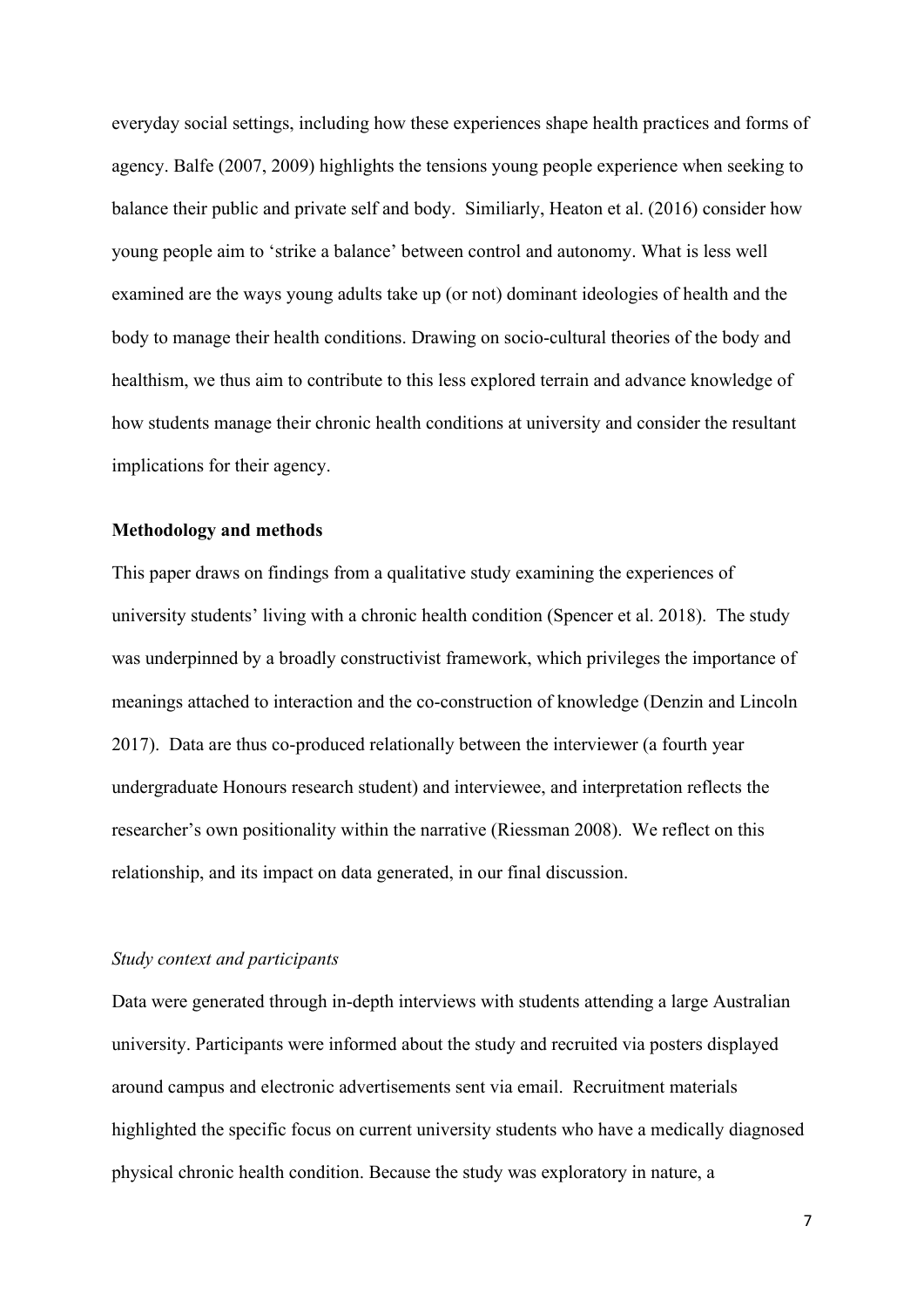convenience sampling strategy was used (the limitations of which are considered in the discussion). All students that expressed an interest in the study (via email) and who met the inclusion criteria (e.g. a current university student with a medically diagnosed physical health contion) were subsequently interviewed by MR. The sample  $(n=16)$  included thirteen women and three men, aged 19 to 32 who self-reported a range of conditions, such as diabetes, thyroid conditions, and epilepsy (see table one).

## [Insert table one]

Ethics approval was granted by the University of Sydney's Human Research Ethics Committee. Written informed consent was secured at the start of each interview and included a discussion with participants about the study and their involvement. Respondents were advised that participation was entirely voluntary and that they could withdraw at any point.

#### *Data collection*

Individual semi-structured interviews were conducted in a campus meeting room by MR. Potential participants emailed MR to express their interest in the study. At this time, further information was provided to the student and a convenient date and time arranged for the interview. Broad topic discussion areas were identified from the literature and included participants' experiences of managing their health condition(s); the types of support they seek out or engage with, and their experiences of university, with a focus on how this context can aid or hinder management strategies. The discussion guide was piloted prior to use and contained a series of open-ended questions and prompts to facilitate in-depth discussions. The semi-structured nature of the interviews enabled participants to identify and discuss the issues most relevant to them, while maintaining a degree of consistency across interviews to ensure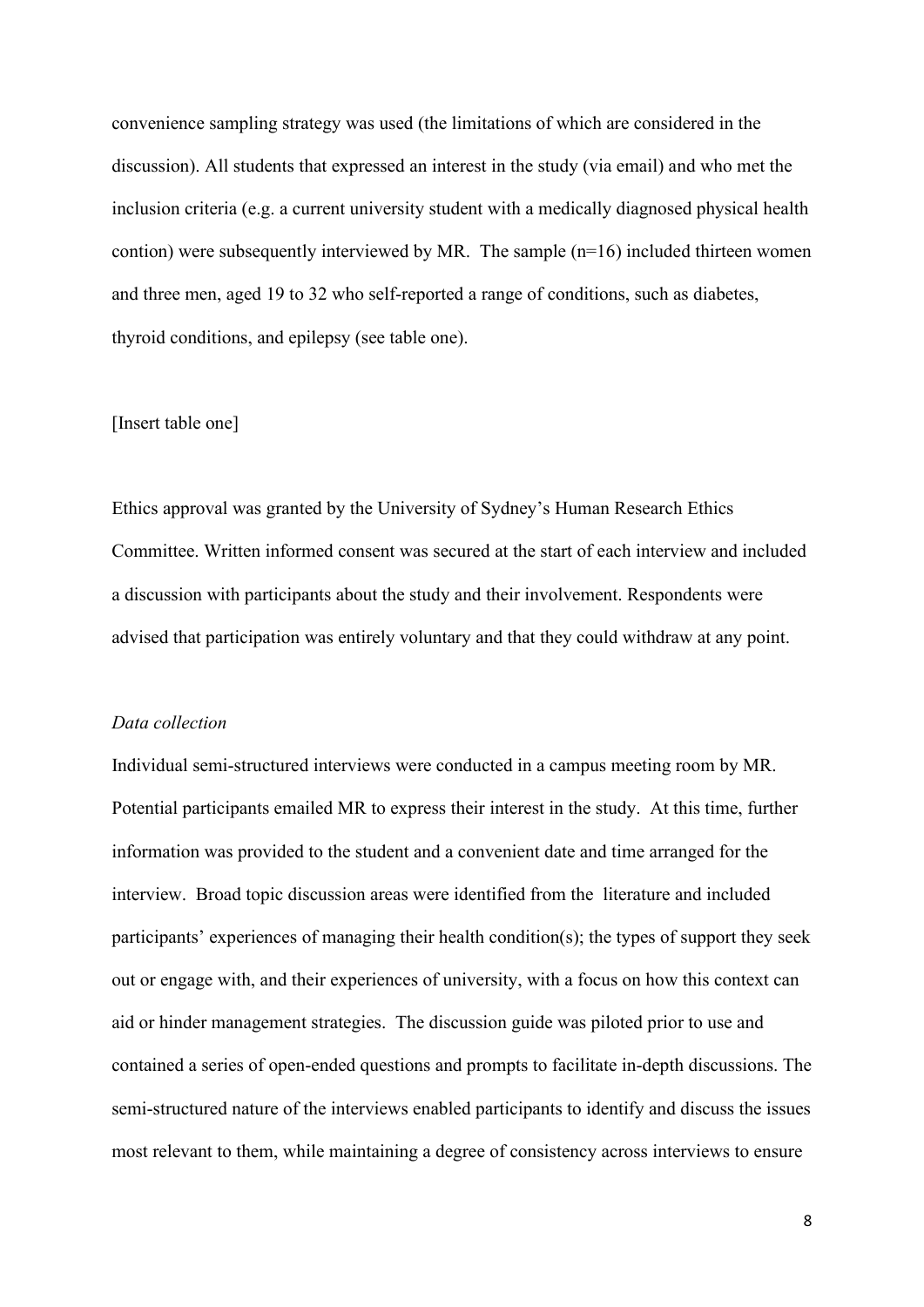comparisons. Interviews ranged between 20 to 70 minutes and were audio-recorded with participants' consent and transcribed verbatim by a professional transcription service. All transcripts were fully anonymised by removing any identifiers and using pseudonyms. All data were securely stored in line with ethical and data protection requirements.

#### *Data analysis*

Inductive thematic analysis was conducted through a multiple-stage iterative process by the authors (Green et al. 2007). Transcripts were carefully reviewed for accuracy by MR and then re-read to enable identification of salient codes emerging. Emergent codes were then scrutinised and synthesised into broader topical categories. Categories highlighted key priorities and concerns for participants, such as upholding a positive health identity, managing the invisibility of symptoms, and grappling with university processes. Finally, categories were interrogated to consider patterns, inconsistencies and meanings across and within the data to identify core thematic areas that capture participants' perspectives and experiences, while acknowledging and attending to the ways in which the interviewer participated in the construction of particular narratives (reflexivity) within the context of an interview (Riessman 2008). At each stage of the analysis, the authors met to discuss and debate conceptual categories and how these may help to explain the data.

#### **Findings**

The analysis revealed some of the distinct challenges participants experienced while managing their health condition at university. Working through such difficulties required diligent and continuous attention by the individual in order to minimise adverse (health, social and academic) outcomes. Respondents described the strategies they used to manage both themselves and their health, with a particular focus on the control of undesirable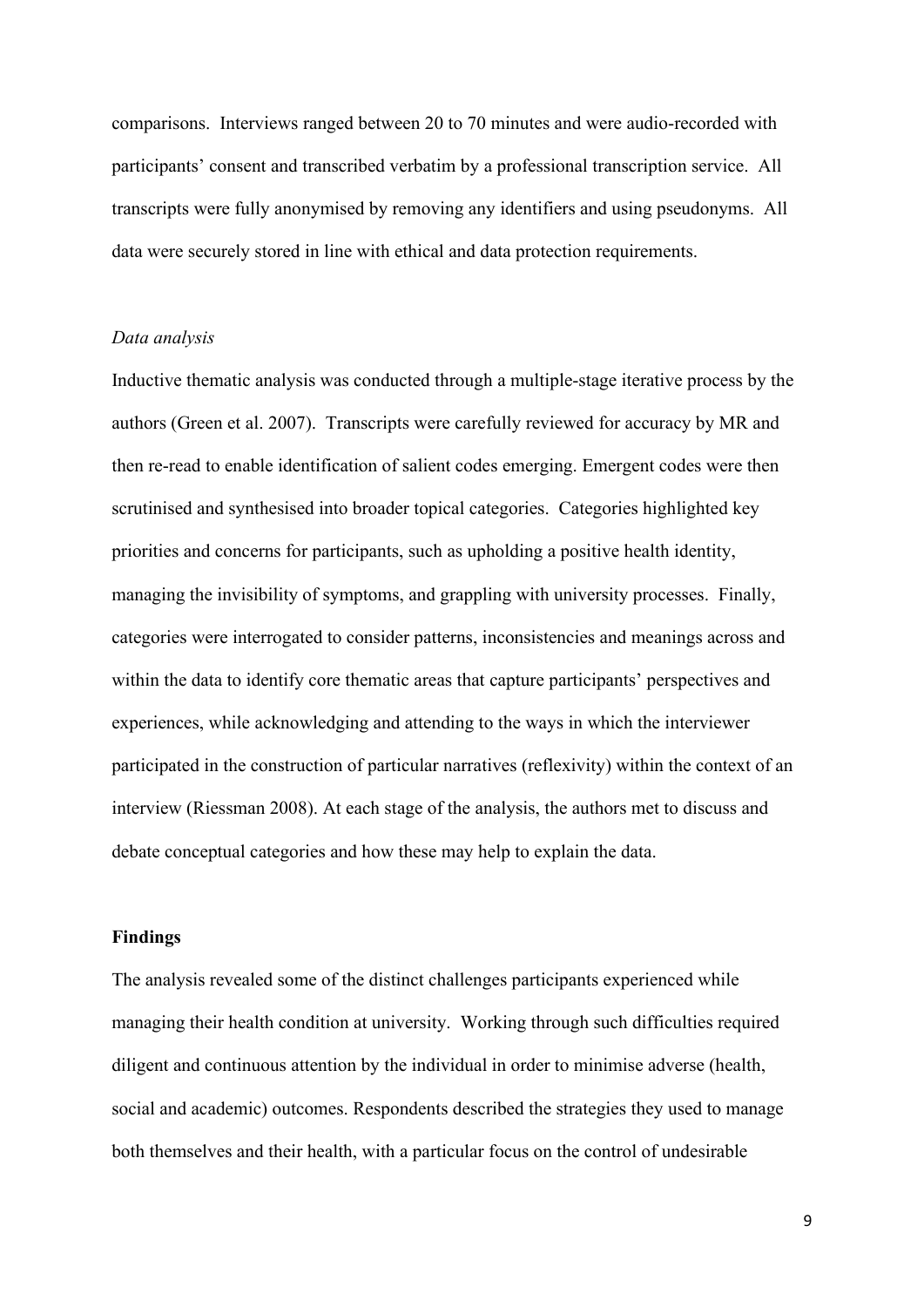symptoms. Maintaining control was, however, threatened by the unpredictability and uncertainty of when (and how) ill health could strike. Significant disruption to participants' everyday lives unfolded during times when their body 'took over'. In the analysis that follows, we highlight how these young people sought to take back control of their bodies and ultimately resist the experience of ill health.

### *Managing the Self and (ill) health*

When talking about their chronic condition(s), participants placed particular emphasis on their abilities to manage and control their health, frequently presenting themselves as being 'good self-managers' (Ellis et al. 2017, p. 25). Participants described being pro-active, organised and ultimately in control of their health.

I'm quite proactive about trying to do the best I can […]. For the most part I have learnt to manage things and take control (Ellis, Sacral tumour).

I've always been very in control of my condition. I decided I wanted to do that [...]. I'm the person who does primarily manage it. I had to learn how to manage it and what I have to do (Ashleigh, Diabetes).

Respondents reported a variety of ways they had 'learnt to manage' their health conditions. First, they highlighted how they sought to (better) manage themselves through being hyperorganised and prepared for times of ill health. Some participants described how they would plan ahead for assignments or capitalise on 'good' (read *healthy*) days to meet academic requirements. Others reported working during the commute to university or adjusting their routines to accommodate (the limits placed upon them by) their condition(s). Learning to manage themselves was closely tied to knowledge about (the limits of) their bodies.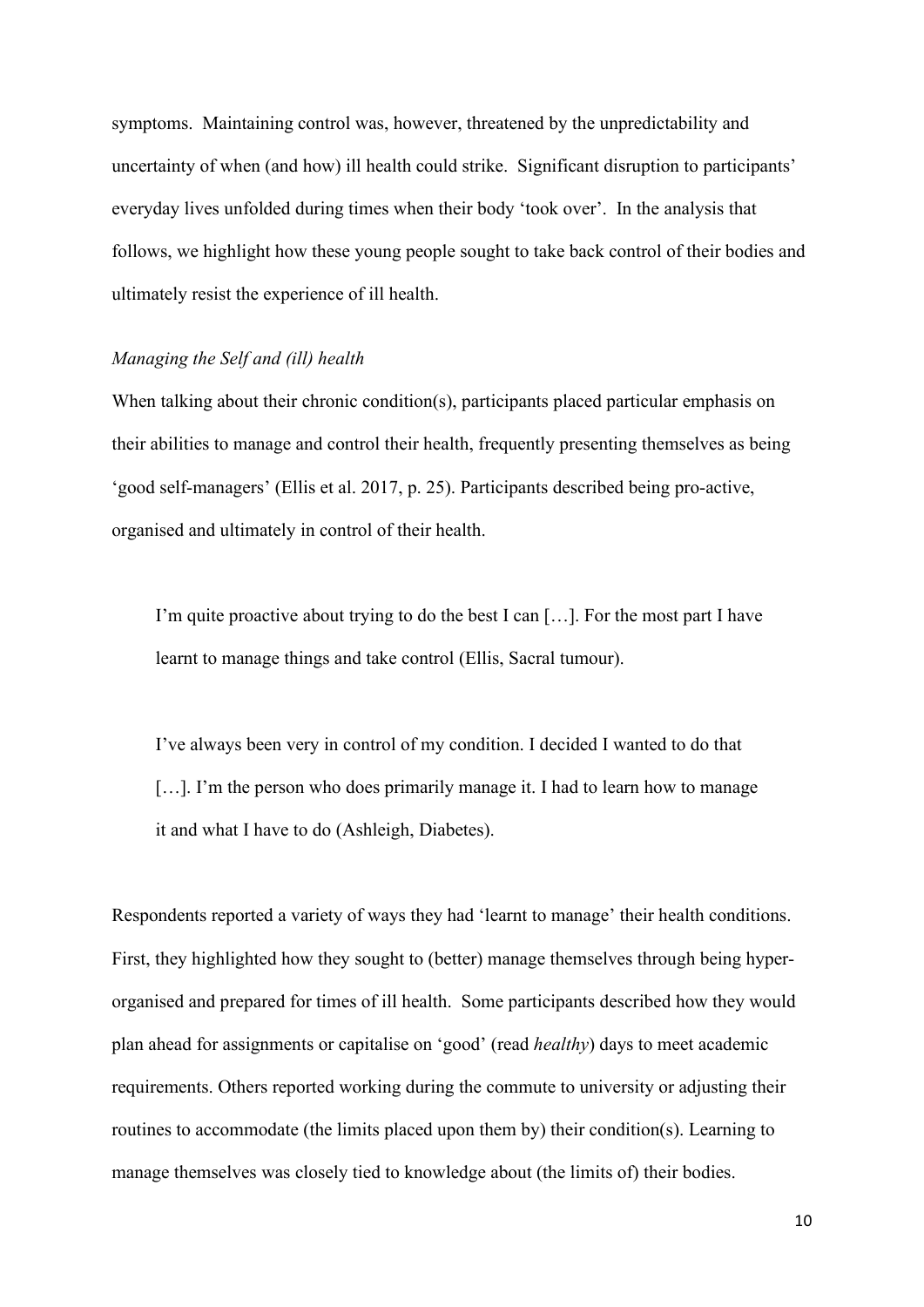Interviewer: And then the study and academic side of it?

Emily: This semester, now that they've dropped me back down I've found it more challenging, I just need to be aware of my limitations a bit more. Previously if I had to get my work done I'd stay up and I'd study till 11, 11:30. [B]ut now I just need to manage myself a bit better […] I know I need to go to bed at 10, 10:30 if I want to get up and go to uni the next day, because I know I need that sleep. [I]t has kinda forced me to be a bit more organised with my work (Emily, Hashimoto's Disease).

I've just gotten used to being ridiculously organised. I try to get my assignments [done] early in case I get sick... (Katrina, CREST Syndrome).

Second, participants described the active management of their condition, particularly how they had become more 'health conscious'. Engaging with conventional forms of health promotion, such as maintaining a healthy diet and regular exercise, were often cited as evidence of their conscientious management of health.

I've got insulin resistance but I keep that really rather under control, my blood sugars have been great, hormones have been normal, diet, exercise is immaculate (Peta, multiple conditions).

Interviewer: Could you tell me a little about your health? Gina: I was diagnosed with diabetes when I was 12 […] I find having diabetes makes me be on the ball about my health and you have to consciously think about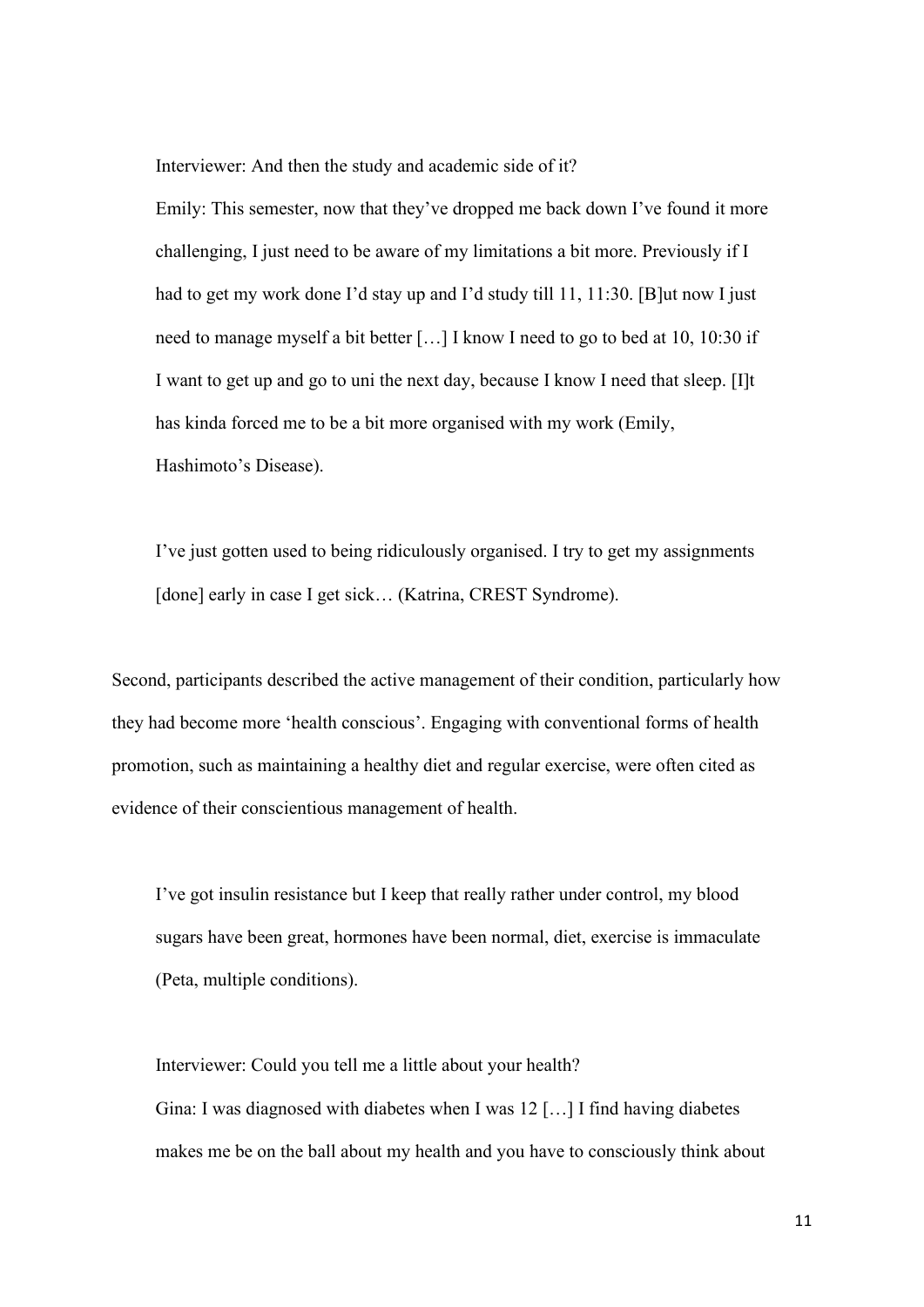what you're eating […] you're thinking about your whole meal plan […]. I'm very conscious about what I eat and exercise (Gina, Diabetes).

These young people's accounts of their health-enhancing strategies can be understood as part of their uptake of, and commitment to, dominant discourses of self-responsibility. As described, establishing such forms of (positive) self-care and 'autonomy' are often the target of critical transition phases in the management of chronic conditions. This proactive (individual) responsibility was well-recognised by participants themselves.

I'm reasonably proactive about it, or at least I think about it a lot. I mean since I became an adult and phased out of the children's healthcare system (Dylan, Diabetes).

Diligent forms of self-management extended to information-seeking and the active investigation of their health conditions. Respondents described how attending university provided an important opportunity to learn more about their health conditions – often reporting to have undertaken their own research on the causes, symptoms and treatments of their condition. This 'research' enabled some young people to pursue a range of alternative strategies and lines of treatment.

Interviewer: Is there something about university that has affected your condition? Julian: The education because I did a medical science degree, you learn about some medications, about pharmacology. I also learnt about how the body works; the structure of the spine and the muscles through anatomy. I think that's actually come to my advantage because I know which muscles I need; for example, if it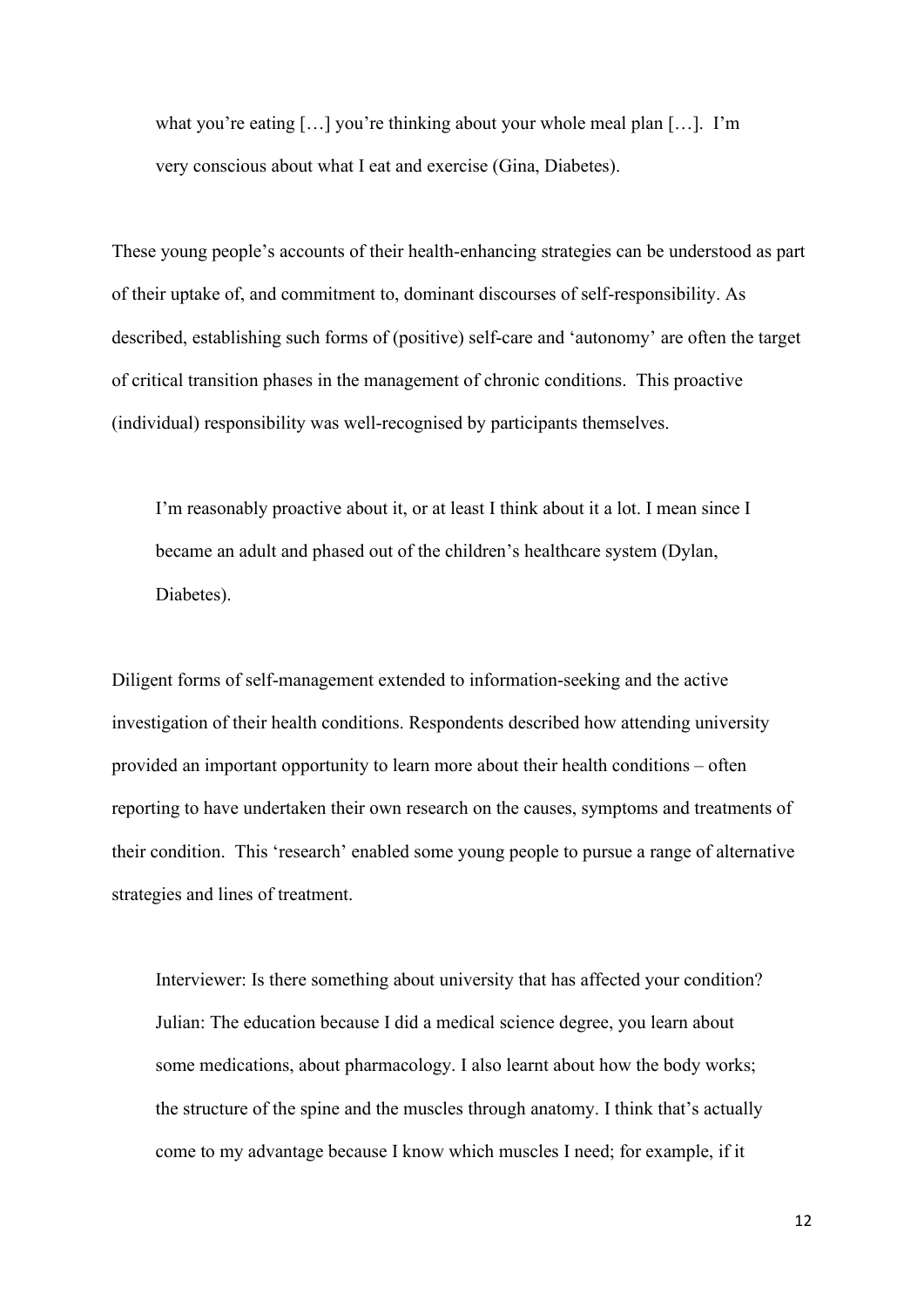hurts and you know pain killers. I learn which ones do well for this and suit that (Julian, Arthritis).

Learning more about their health conditions, however, did not necessarily mean greater compliance with medical advice, but instead aided respondents to engage in a form of 'experimentation'. Participants described how they worked through a process of 'trial and error' to find the best solutions for them, which included manipulating their medications, modifying their diet and exercise (c.f. Heaton et al. 2016). Others described seeking out advice from allied health professionals, or the use of complementary forms of therapy.

I've seen physio's and osteo's [… ] a naturopath and a nutritionist and I've tried to cover everything […] I'm still really trying to figure out what's causing it and still in the process of seeing different people and, trying different things […] I've tried some things but […] there's nothing I take regularly, occasionally I would take over the counter stuff in the morning […] it's been like two years of still trying to figure out […] (Maddie, Grave's Disease).

Despite positively describing their experimentation with health treatments, opportunities for successful management were severely compromised by the multiple demands placed on participants as a university student with a chronic illness. Respondents talked at length about the intensity of academic workloads and how financial and social commitments exacerbated (and were exacerbated by) their health conditions.

Interviewer: Could you tell me what the hardest thing about uni has been for you? Laura: Hardest thing I think, balancing my health with trying to get my studies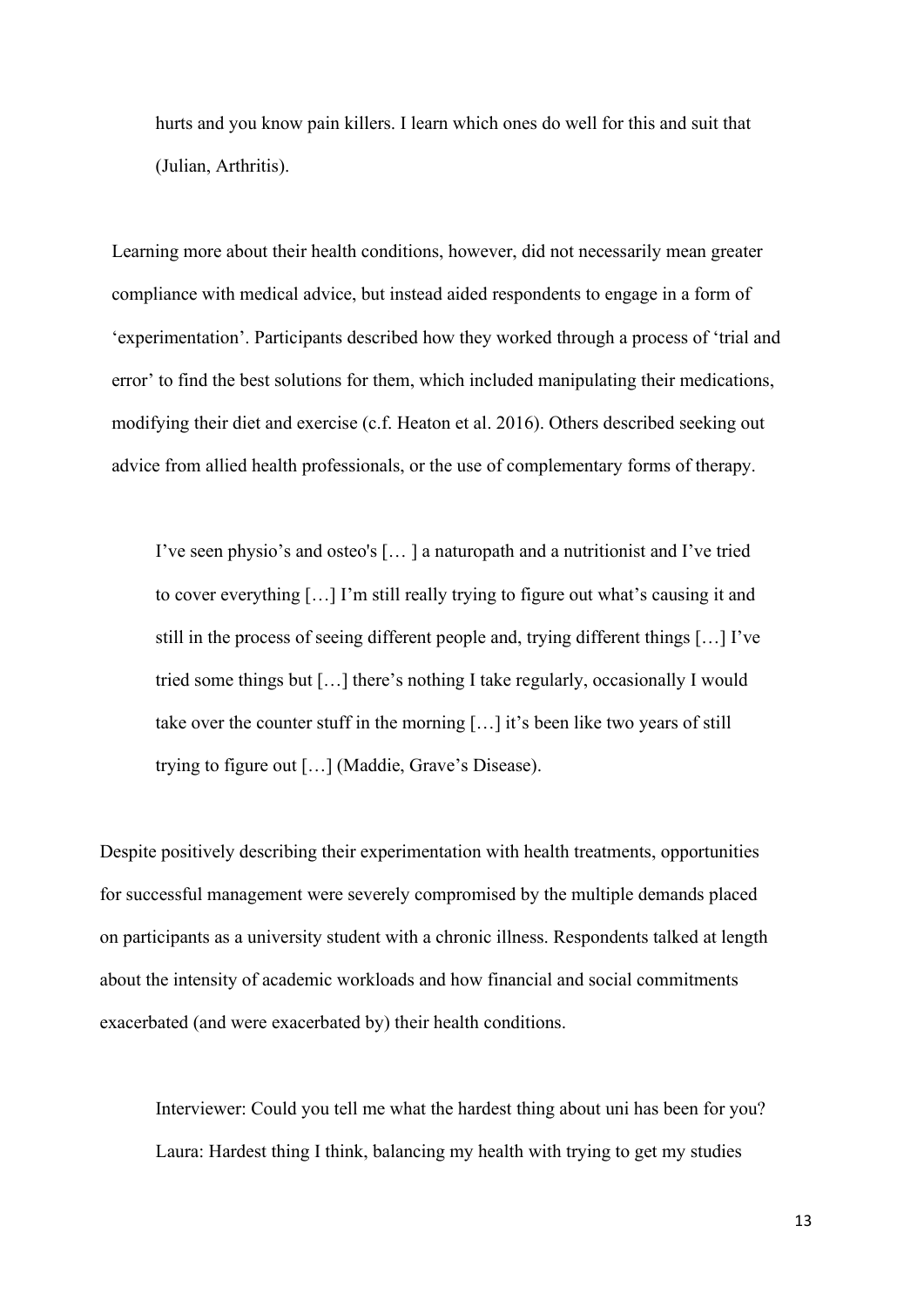done […] [T]rying to balance medication, the attacks, and doing work the way I used to, I used to be able to come home, sit down, work to whenever, and now it's like if I stay up too late, I know that that could interact with my medication [and] if I forgot to take my medication, I could feel dizzy [...] I feel like I'm working extra hard just to try to get to a place where I was at before (Laura, Trigeminal Neuralgia).

The workload is intense and does get more intense […] I think the hardest thing has been managing the workload with work with social life with chronic illness (Ashleigh, Diabetes).

Balancing competing academic and health-related demands was a clear struggle for some, particularly during times when (debilitating) symptoms surfaced. Despite their best efforts to 'stay on top of everything', participants highlighted times when they had no choice but to be guided by (the limits of) their bodies.

## *Losing (bodily) control – managing the unpredictability of ill health*

While foregrounding their strengths at being hyper-organised, well planned and in control, interviews also revealed how the body could 'let them down' and dictated what could be achieved. Loss of control over the body presented everyday struggles and future uncertainties – leaving participants little option but to 'give in' to the (unpredictable) demands of their condition.

It got to the point where I was having episodes every day and I just could not function […]. My work is affected, my home life is affected, whether I can go and see friends or not […] It all just snowballed and hit me and my health just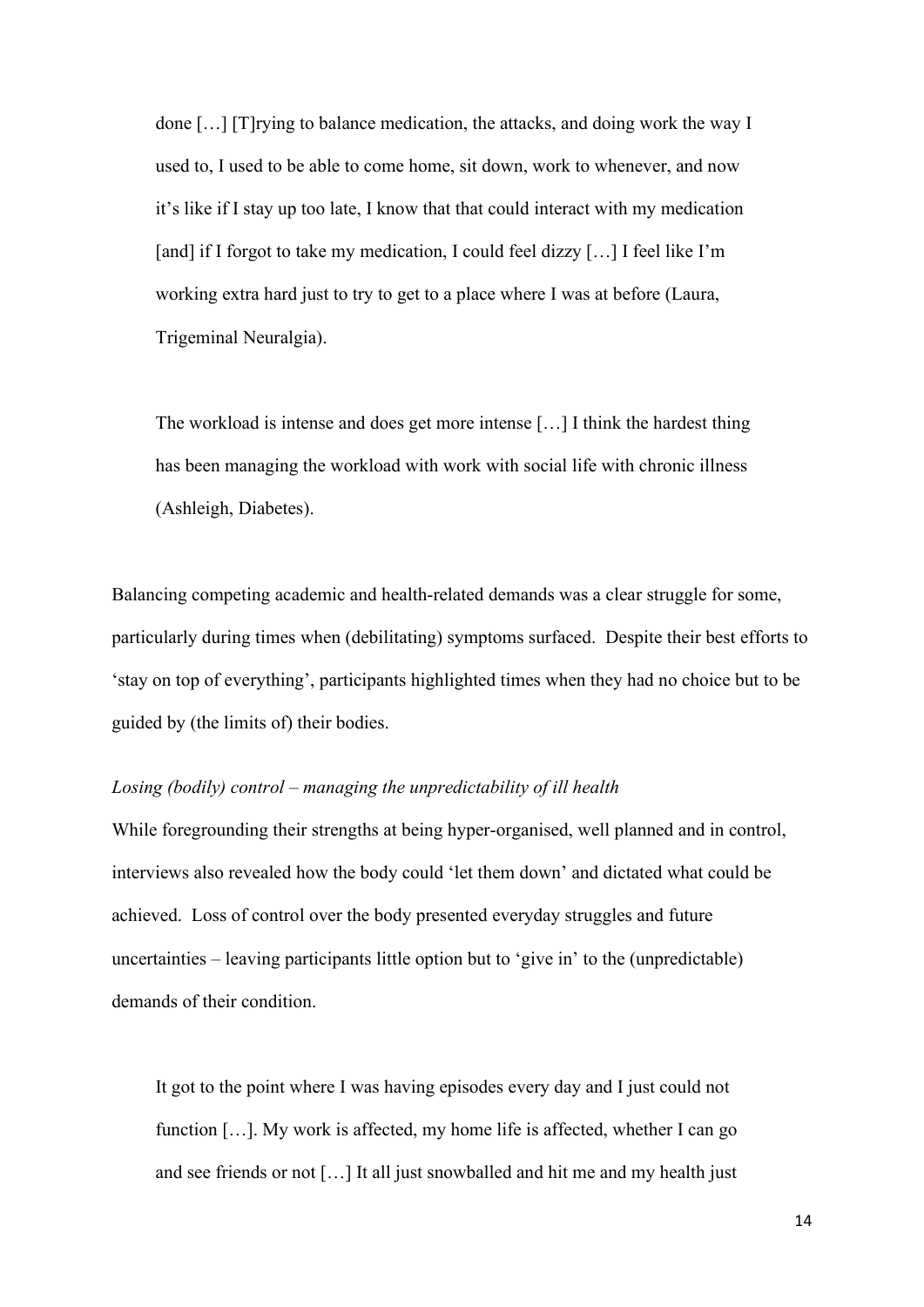plummeted. I was having attacks all the time. I went to the hospital because it lasted up to four days, without break […]. I could barely work; I couldn't study (Laura, Trigeminal Neuralgia).

Struggling to function was particularly evident for those with autoimmune conditions, which triggered (unpredictable and debilitating) chronic fatigue and pain. During interviews, these participants discursively disconnected their (uncontrollable, alien) bodies from the Self, reporting how they ultimately had to do (unwanted) things on 'their body's terms'.

You feel like your body's been taken out of your hands. [I]t makes you do things to yourself that you don't necessarily wanna do. There are some exercises on the foam roller that make me cry because they really, really hurt […] [But] when you have a chronic illness, it needs to be on your own terms, sorry on your body's own terms because they're very separate (Katrina, CREST Syndrome).

This uncertainty about when (and how) the body might dictate required respondents to frequently justify their apparent disengagement in academic and social life and crucially, to ensure friendships were not compromised. Negotiating social relationships and concerns about letting others down featured strongly in participants' accounts. For some, this included decisions to actively avoid or exclude themselves from social events.

Interviewer: How has living with your health condition affected your experiences at uni, socially?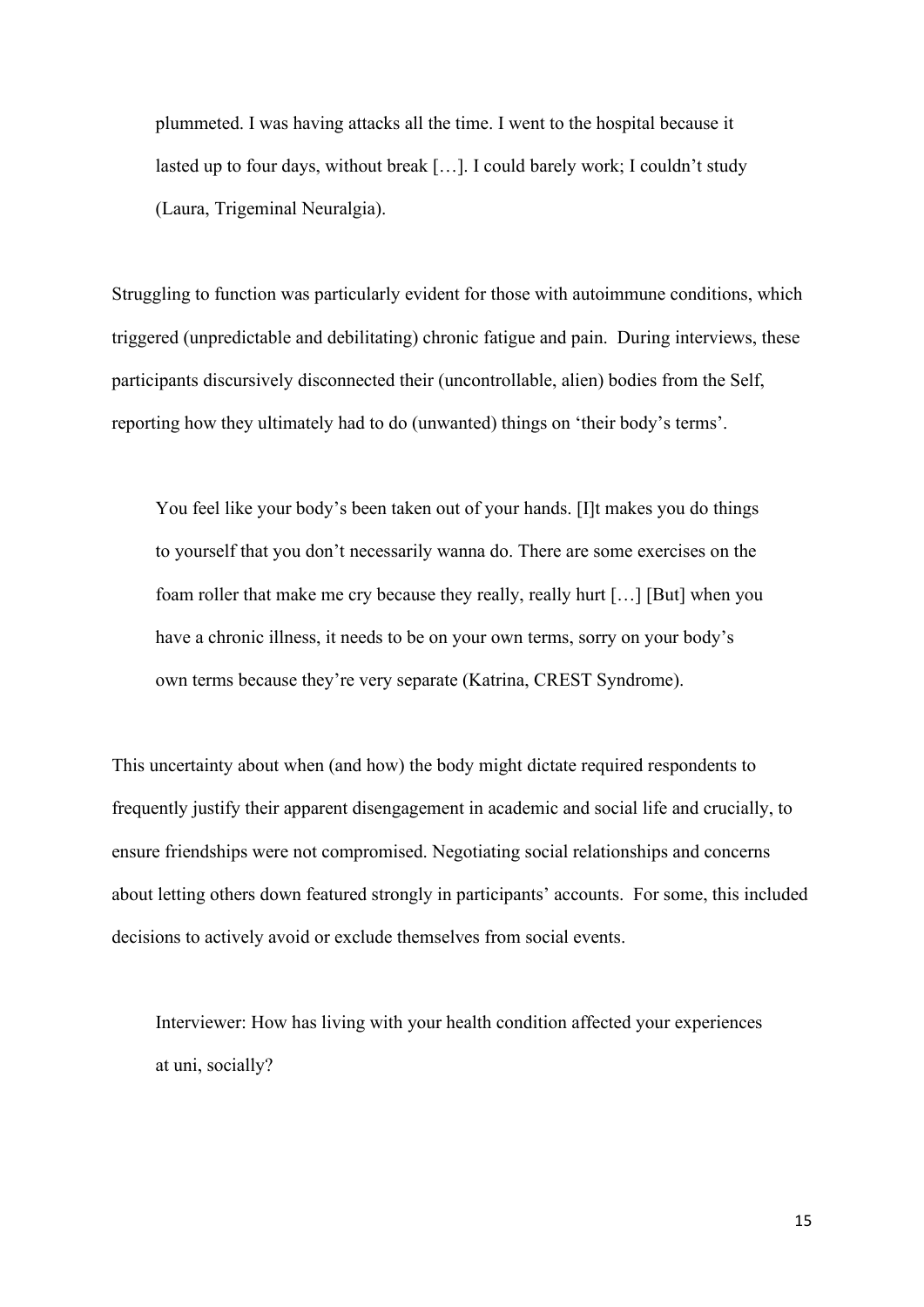Emily: I didn't really go out much, I didn't really leave the house, I just didn't have the energy to do it [...]. I just tell them, I just can't come, I'm literally too tired to come out (Emily, Hashimoto's Disease).

The felt need to continuously explain themselves and their (lack of) engagement extended to their academic studies and participation in university life more broadly. Keeping commitments, submitting assignments on time, and attending classes all became tricky when the body was unwilling. Additional (individual) effort to manage both university and their health was needed. However, on many occasions increased effort could not match or overcome what participants described as an inflexible university environment.

We would have six hours of straight class, there was no break in between [...] and by the end of that day I would always have a migraine. I was feeling very ill, so that just rules out getting anything done for the next night for your lab the next morning, I would be sick on the train home, I couldn't drive because I'd be vomiting from the pain (Felicity, Chronic migraines).

Your disease doesn't follow a timetable seems a little bit dumb to have such a rigid structure around something that is completely and utterly unstructured and unexpected (Peta, multiple conditions).

While (rigid) academic demands highlighted the unaccommodating conditions and effects of the social context, respondents often attributed difficulties to the failings of their own bodies. Indeed, while social commitments with friends reflected the felt pressures not to let others down, during discussions about their academic studies, participants revealed how they sought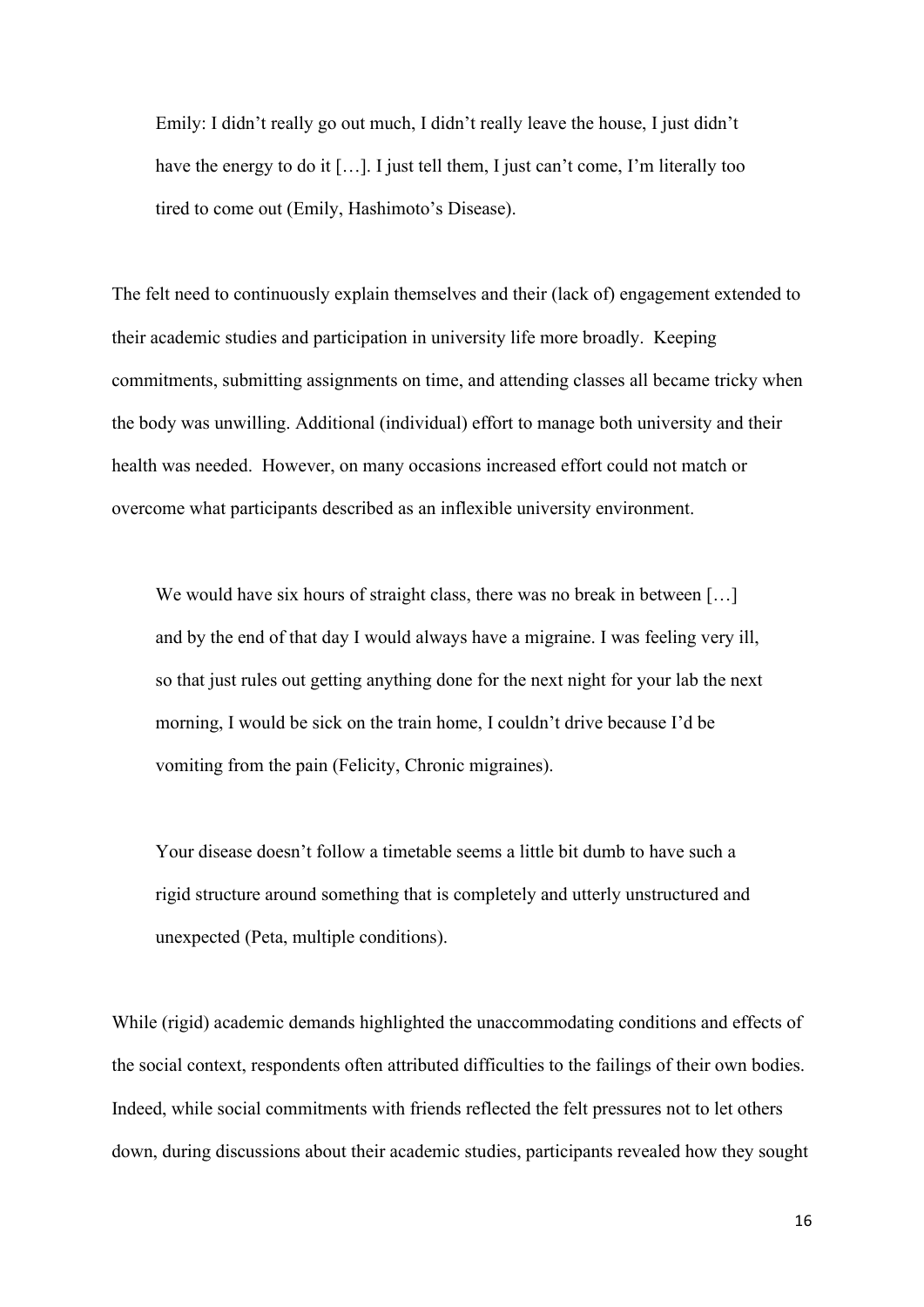to not let themselves down. Ellis, for example, described the constant need to justify (to herself) taking time off from university to manage her symptoms.

It's hard 'cause there would be two weeks where I'd be out of it, and two weeks where I'd be a lot better […]. I think the hardest thing was that for those two weeks I'd be like, 'oh I'm fine' and then the next two weeks I'd be like, 'I'm dying and it's the worst thing ever'[…]. Like, justifying to myself what I'm doing (Ellis, Sacral tumour).

Struggling to adjust to the limits of the body and the demands of university revealed how participants were forced to rethink an altered Self and one which was different to their otherwise energised, productive and conscientious 'normal' self. James, for example, talked about how he disliked being given additional time during exams, and emphasised the importance about finishing on time. The realisation that his body was less capable than how he felt about his (previous) self was difficult.

James: Because I can't compete with who I was, now I've gotta pace myself. I don't want the extra time.

Interviewer: is that because you feel you don't need it or you shouldn't use it? James: No, it's because inside I feel more capable, more than my body, like physically I can't do a lot of things, but mentally, I feel that I'm a lot more capable (James, Stroke).

These adjustments were not just confined to the present, but required a rethinking of the future. For many, this future Self challenged previously held aspirations and required a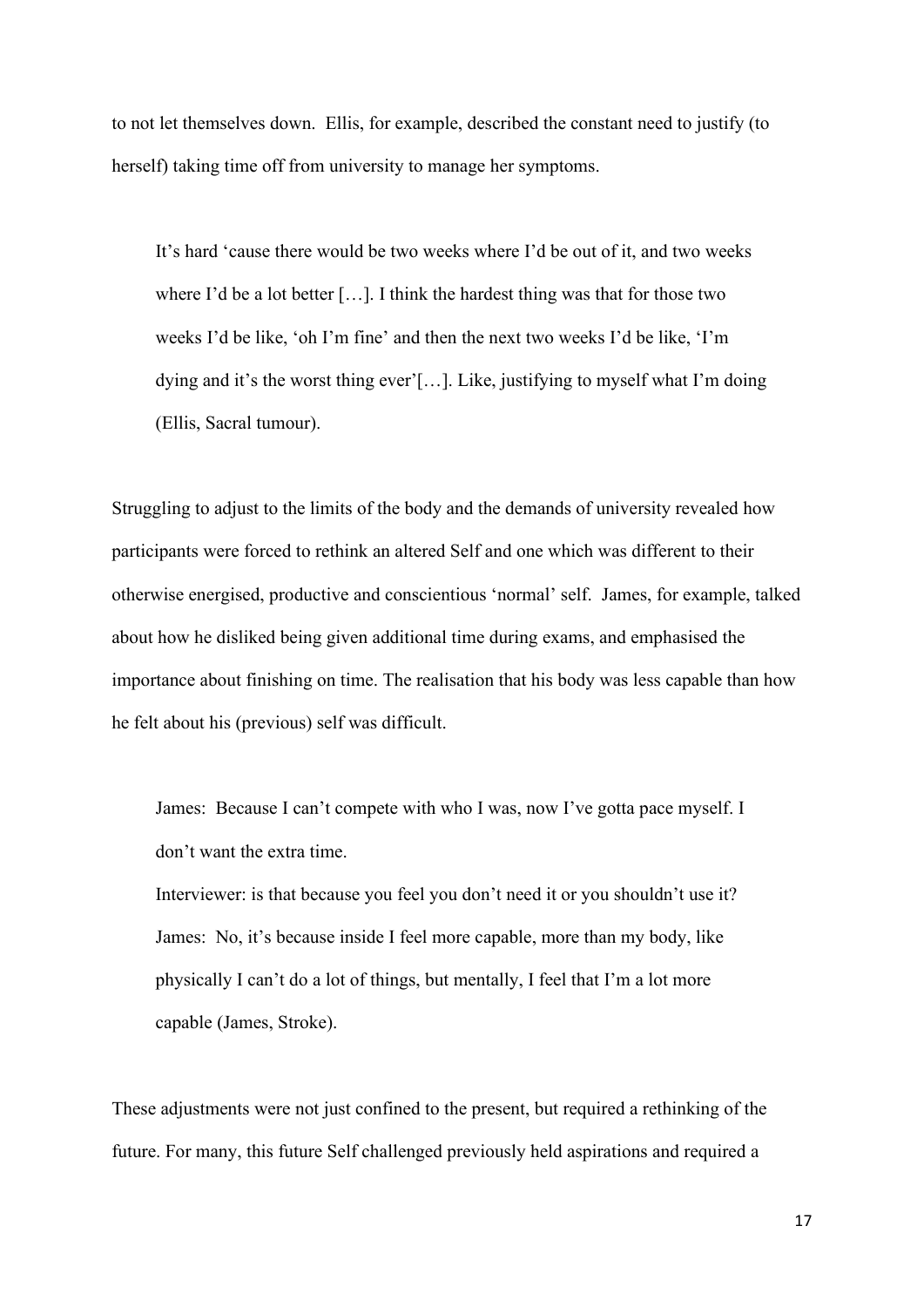realisation (and acceptance) of a different life trajectory. Others described frustrations and disappointments that they would never realise their full academic potential. This is evident when Maddie, a high-performing student with aspirations to study medicine, described the difficulties of trying to maintain good grades during 'a really bad stage' of illness. Similarly, Katrina talked about how her future outlook had changed dramatically following her diagnosis, and how the restrictions that her illness placed on her meant that she had been forced to consider a different future.

It is frustrating thinking that I haven't been able to like reach my full potential. I still do reasonable well, but sometimes I wish I could see how well I could do if I didn't have this pretty major like limitation (Maddie, Grave's Disease).

[T]hat idea that, your future has been changed. And you've had to really adjust to a completely different life. I think that's the tricky bit because I can remember what I was like [before] when I wasn't quiet, when I was very loud and very active and able to do all the things that I love (Katrina, CREST Syndrome).

Yet for other participants, the idea of accepting an altered Self was fiercely contested as they sought to push back against the (limits of) their bodies.

## *Resisting ill health, taking back control*

The idea of taking back control and not letting their bodies and illness dictate their present or future self was a prominent theme. Interviews revealed three inter-connected ways that participants sought to resist the experience of ill health. First, respondents described how they continued to push themselves (sometimes to the extreme) to maintain their normal (health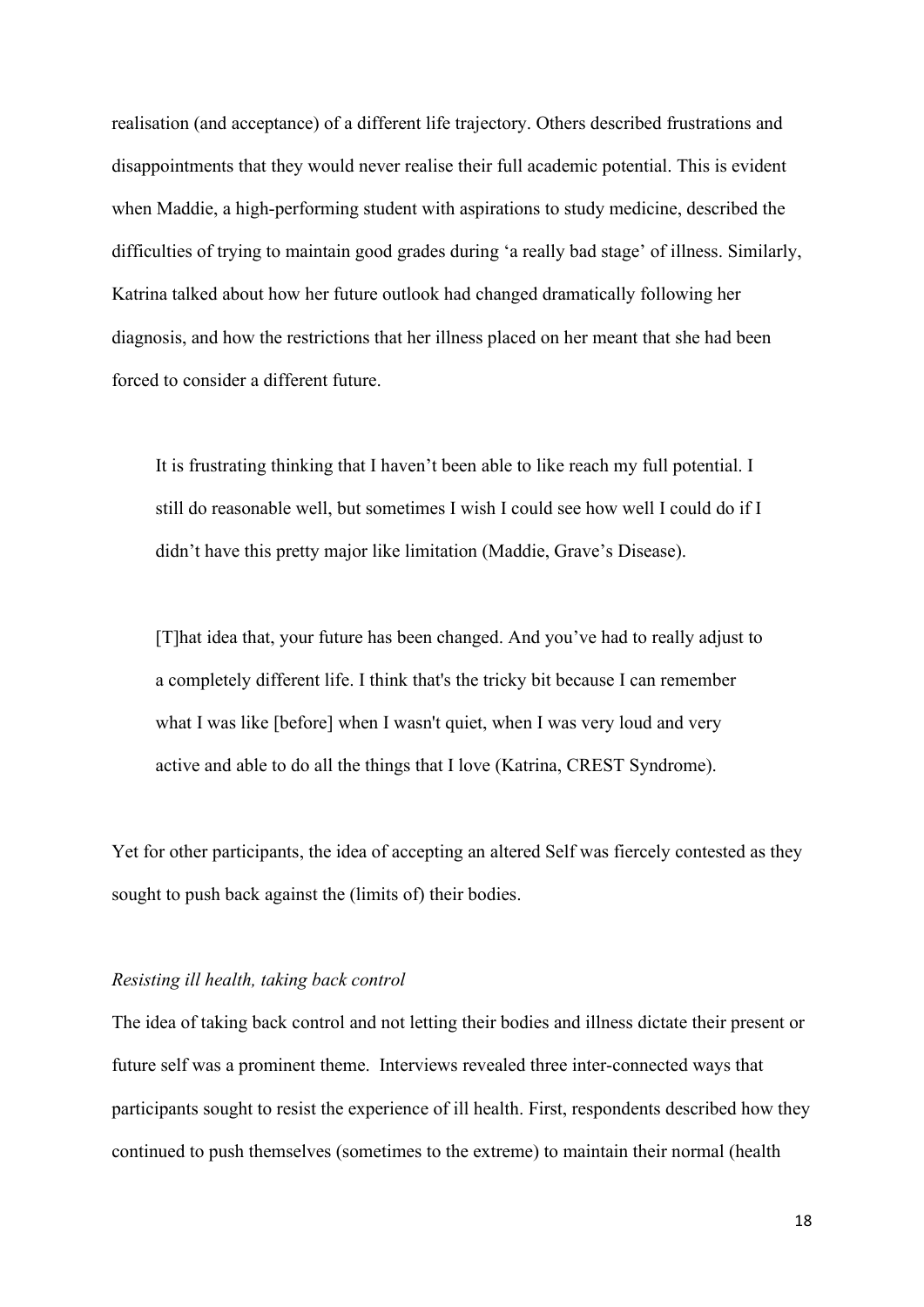conscious, diligent, hard-working) Self. Second, participants actively downplayed or ignored their symptoms and prioritised other immediate, desirable (social and academic) goals. Third, some young people shared ways they consciously manipulated their condition (to their advantage), but which held potential longer-term health consequences.

Pushing the Self was a recurrent idea in participants' narratives of how they sought to fight back against the limits of the body. Emily, for example, described pushing through and maintaining a 60 hour working week despite experiencing severe fatigue. Study commitments and maintaining her identity as a hard-working, high-achieving student was priority, often against the advice of her doctor and family. Likewise, Rachel talked about how she pushed herself (and her body) in order to participate in social activities.

I don't want to say I'm physically incapable of it. My parents and my doctors keep reminding me, no you're not able to push yourself as hard as you once did, but I still try to do that, which is where I get myself into a bit of trouble, because I'll push myself so hard and I'll have that period where I just crash, and that takes me longer to recover than perhaps if I was to just listen to the advice in the first place […]. We had ten weeks of placement and then went straight into nine weeks of semester, and I was also working two jobs […] it was like 60 hours a week and I drove myself into the ground, which is fine, but I was exhausted, it was so bad. I kinda pushed myself (Emily, Hashimoto's Disease).

Because I'm at college there's quite a bit of going out and drinking and stuff [...]. I do really enjoy that sort of thing and hanging out with my friends, but I've actually really pushed myself a lot, so I don't listen to my body when it tells me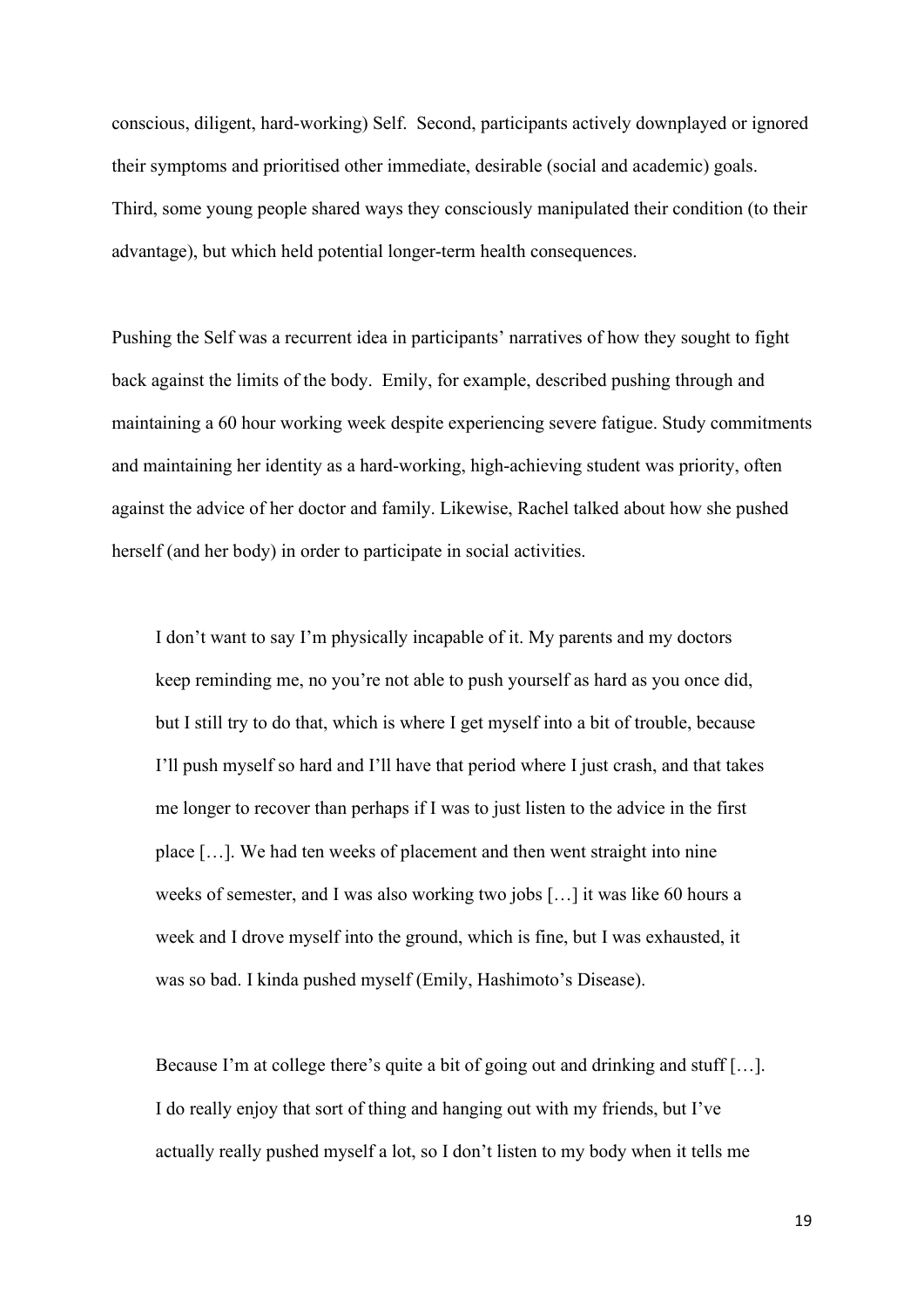when I need to stop […]. I sort of push through even though my body sort of tells me not to (Rachel, CVID).

Resisting their bodies, however, did not stem from a position of ignorance or lack of awareness of the body's capabilities. On the contrary, as Rachel's account illustrates, pushing back against their conditions was often done in full knowledge of the likely health consequences and exacerbation of their symptoms. Pushing the (limits of the) body was thus achieved through actively downplaying or ignoring symptoms and part of a strategy to 'keep going' and maintain academic and social engagement. By describing themselves as 'fine' and able to cope with the consequences (in the short-term at least), they were able to resist the existence (and effects of) their condition. Indeed, the idea that they were no longer capable of maintaining a full and active life was something fiercely contested.

I like to be really busy, I'm always studying or with friends, so to actually step back and have to be like, 'no you need your rest, you can't do this, you need to take some time out', is just not in my nature (Emily, Hashimoto's Disease).

I've been, like, yeah, let's go out. And then it hits, and over the course of about 20 minutes, I have to decide, do I go out and risk not being able to function tomorrow, or do I go home now but disappoint my friends? […]. It gets to the point where I'm nauseous because it hurts so much, but I don't register that (Katrina, CREST Syndrome).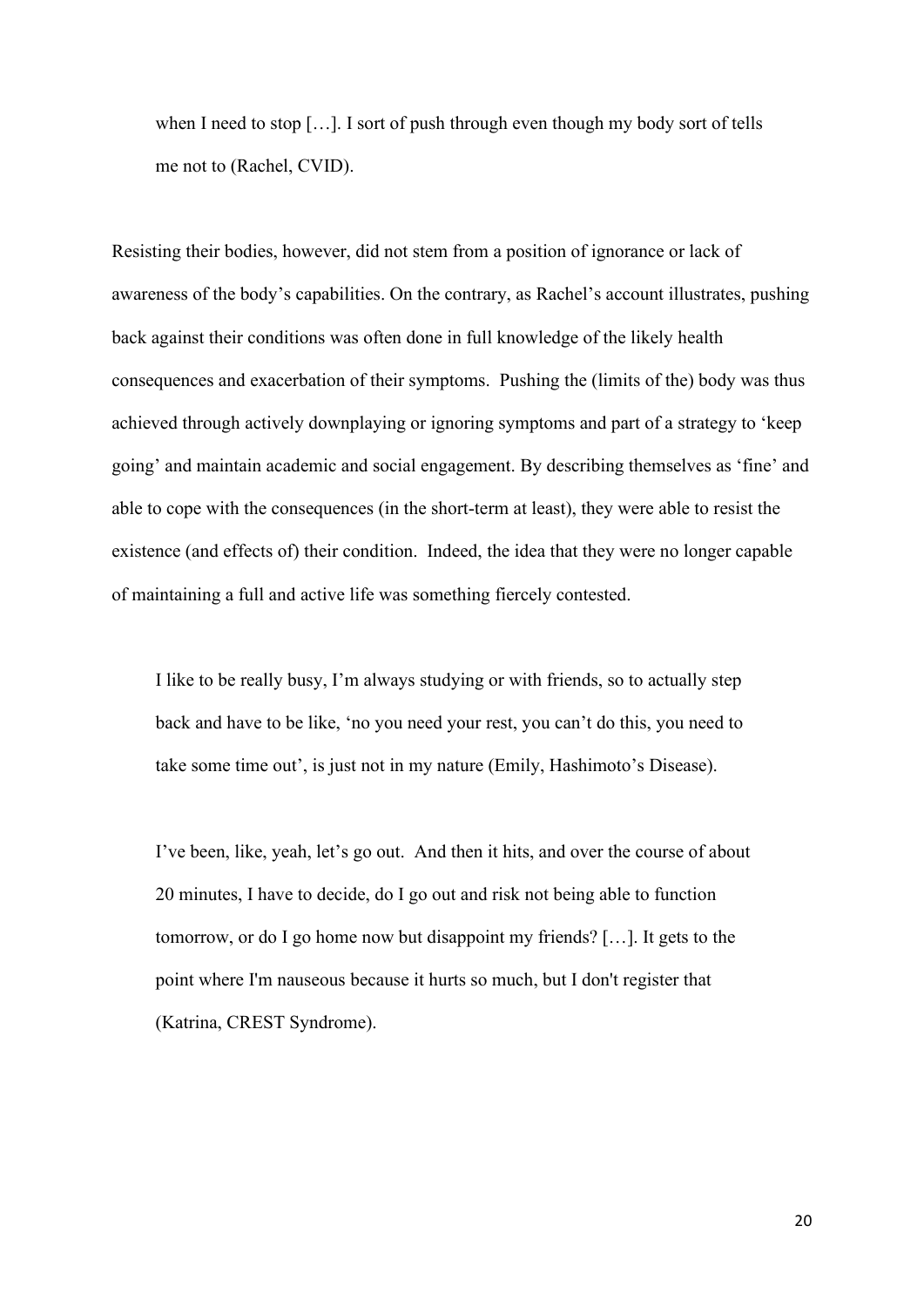When it gets really bad I just take pain killers because I can't be bothered dealing with the pain, but most days I'm okay dealing [with it][...] I'm not a big fan of taking pain killers too often so I just avoid that (Julian, Arthritis).

As Julian's account alludes to, while participants often sought to ignore their condition and related symptoms, others engaged in the active manipulation of their illness in order to control its impacts. Some respondents reported taking (and omitting) medication in nonprescribed ways, for example. A narrative of 'trading health' for other (more desired) gains emerged. By manipulating their health conditions in ways that ran counter to medical advice (or the demands of the body), participants reported ways in which they could still perform well in academic assessments, or go out with friends.

Interviewer: What about study and academically, do you feel there is much of an impact there?

Dylan: If you're low [hyoglycaemia] you have impaired cognitive ability, so that's obviously fiercely detrimental to your exam results […] The way I deal with it is you've got a trade-off between frequency of having high blood sugars and frequency of having low blood sugars […]. What I consider doing is pick a different point in that trade-off, and if I'm going into an exam where the consequences of a low are quite serious, I will purposely under-dose so that I will probably go high (Dylan, Diabetes).

Recently I had an oral presentation in the afternoon. [I] woke up and I could feel [a migraine] so I took medication in the morning. Like if you take it early enough then it can mask it enough (Maddie, Grave's Disease).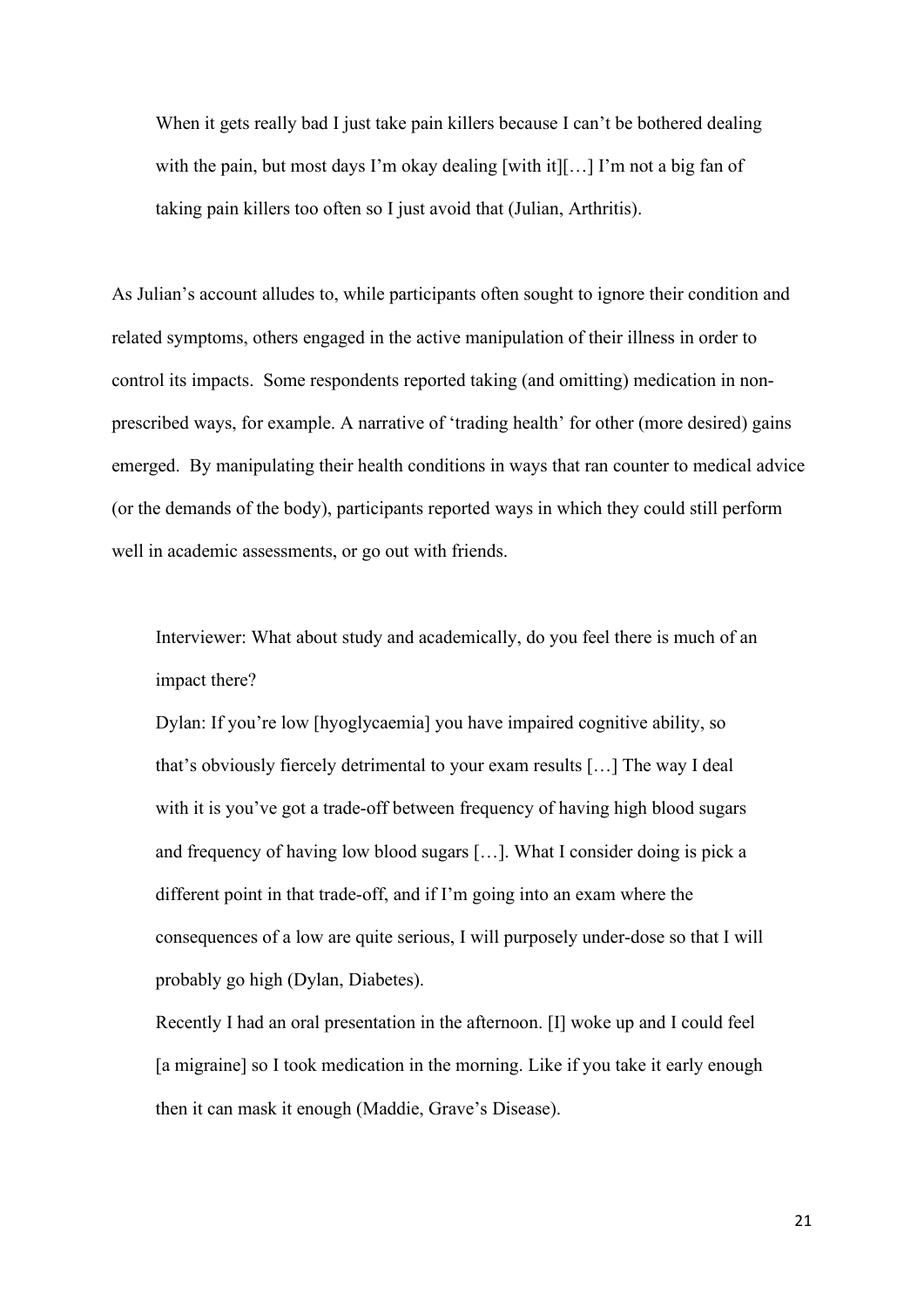While evidence of participants' resistance to their conditions seemed to run counter to medical recommendations, these accounts illustrated how participants utilised their knowledge of their body and condition to negotiate (desirable) trade-offs (c.f. Heaton et al. 2016). Indeed, such trading was described as evidence of their expertise and how they (successfully) managed competing demands. In his self-management of his diabetes, Dylan, for example, explained how and when he chooses to selectively engage with medically advised regimens.

[I]t certainly gives you a better trade-off between lifestyle, whether it produces better health outcomes I think is up for debate, but […] I don't really have a particular routine, and the downside of that is that the management isn't particularly optimal, but you've got a spectrum of how well diabetes is controlled, and while I could definitely be better […] I guess, if I was more routine focused then that would curtail, or limit what I could do, so going out on the weekend and having take away meals would be off the table, but I don't suffer that detriment, because I've expressly not followed that path. But I guess the consequences of the model I have taken is more variable blood sugar levels, which has its down sides, certainly in the long run you've got adverse organ effects, but in the short run, you've got a trade-off (Dylan, Diabetes).

Not knowing how to manage it, I struggled with that for quite a few months in terms of trying different forms of the pill and then I ended up [on] diabetes medication and […] eventually when I just stood back and was like stop, just stop everything, that made me feel a lot better (Lizzie, PCOS).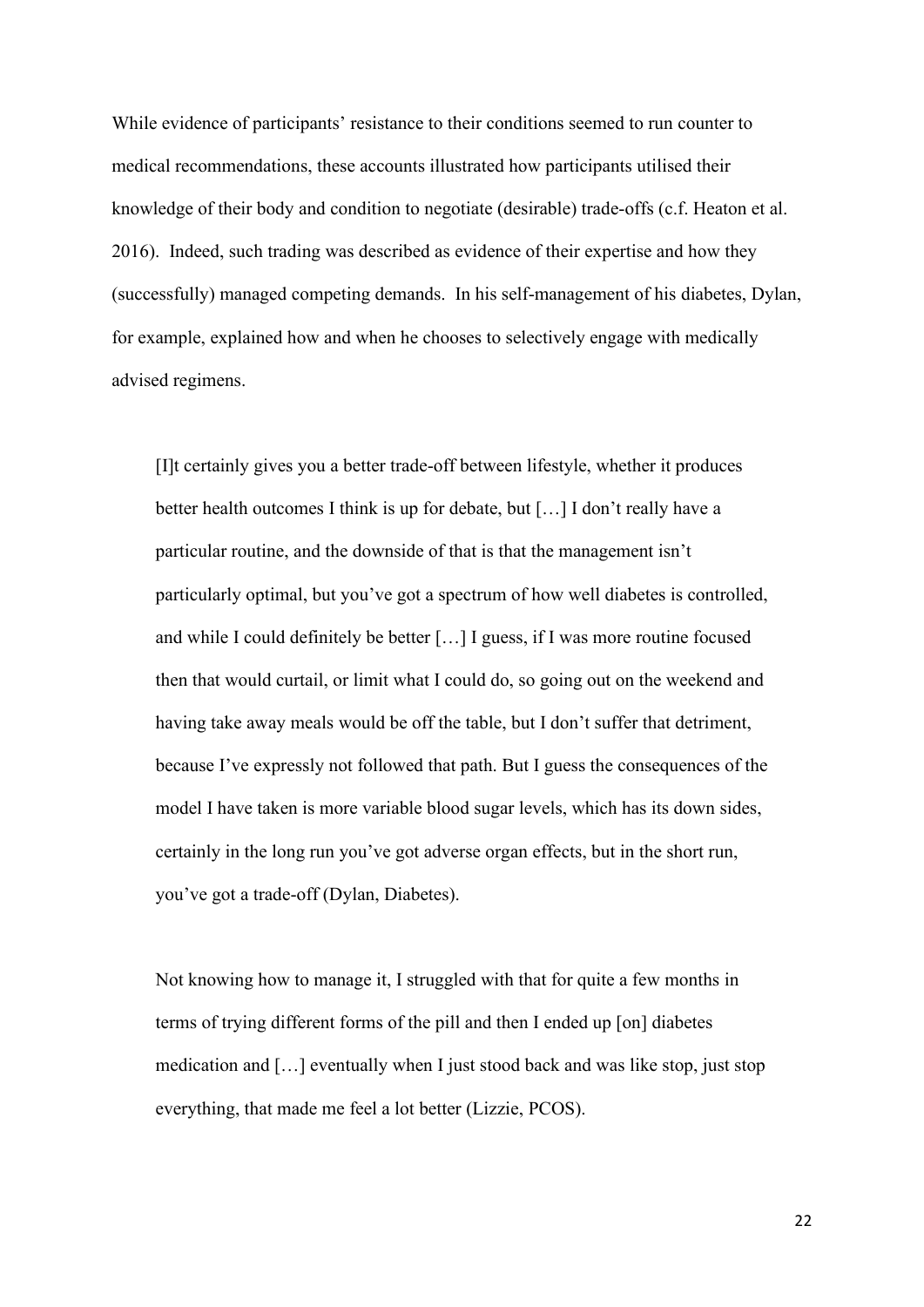Examples of 'trading health' did not emanate from participants' lack of knowledge about their condition (and associated longer-term risks) but on the contrary, signaled their deep understanding of how their condition and bodies could be (effectively) manipulated to enable personal agency (Balfe 2009, Heaton et al. 2016). By harnessing their own experiential and 'research' knowledge, these young people both 'successfully' accommodated and resisted the impacts of ill health and in response to the everyday (academic and social) demands of the context in which they lived.

## **Discussion**

This paper has sought to advance understanding of how young people take-up and resist dominant narratives of healthism and the body to support possibilities for agency in their management of a long-term health condition. Students' narratives of health and their management of a long-term condition reflect shifting, sometimes contradictory, health positions and styles (Bury 1991, Balfe 2007, Sanderson et al. 2011, Heaton et al. 2016). Grappling with the (incompatible) demands of university life and a chronic health condition commanded particular expertise, resistance to and agency over the (ailing) body in order to uphold a position of health or normality (Balfe 2009). Through aligning with, and enacting, the responsible health conscious Self, participants in this study revealed how they were not only successful, educated managers of their condition (Ellis et al. 2017), but demonstrated their commitment to the pursuit of (ideal) health (Higgs 1998, Clarke and Bennett 2012). Findings reported here provide further evidence of the tendency for young people to describe health in more positive ways (Spencer 2013), and preference for upholding a positive health identity (even during times of severe ill health) (Sanderson et al. 2011, Spencer et al. 2018). Supporting the extant scholarship on chronic illness management of adults (Nettleton 2006, Townsend et al. 2006, Clarke and Bennett 2012), these accounts signal that young people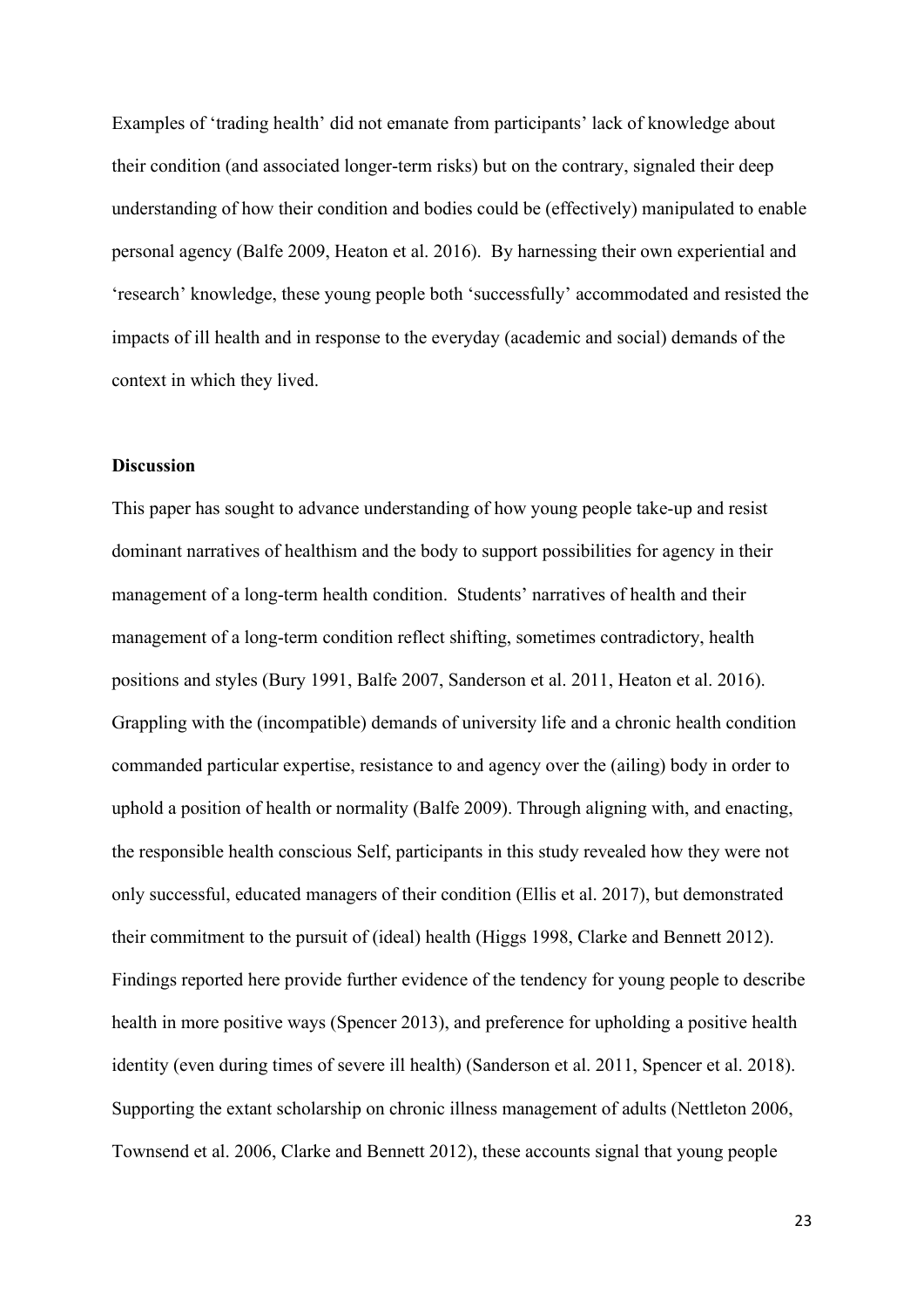also experience pressures to align with social norms about the ideal (read *healthy*) body, and similarly engage with strategies that minimise any personal culpability for their ill health.

The analysis reported here further suggests that conforming to such health ideals and positions is not static and indeed, can be seen to reflect a range of 'shifting normalities' (Sanderson et al. 2011) through which young people seek out ways to negotiate a 'normal' (academic and social) life within ever-changing bodily experiences (c.f. Balfe 2009, Heaton et al. 2016, Harries et al. 2019). In a study with young adults with IBD, Sargeant et al. (2005) examined the body/Self separation as being part of the tensions between the public and private self and body (p. 149), with the latter not reflecting the 'true' self. In our study, and through discursively disconnecting their healthy Self from the unhealthy, alien body, these students could effectively explain their (lack of) academic performance and social engagement at university –distancing themselves from any individual 'failings'. Whilst these examples may reflect Bury's (1991) notion of coping or the privileging of different body projects (Balfe 2007, 2009), this 'detachment' from the body could not be achieved without reconciling the tensions of an altered present and future Self. Readjustment to a new Self is a well-documented feature within the biographical experience of chronic illness (Bury 1982, Charmaz 1995, Lowton and Gabe 2003). Heaton et al. (2016) describe such adjustments as part of the complexities of maintaining a balance between control and autonomy. Our findings also indicate that young people did not accept such adjustments in straightforward ways, yet may offer novel examples of contestation and resistance to an altered Self, rather than adjustment. Here, by resisting their conditions, participants were better able to conform to dominant norms about what it means to be a healthy 'normal' student (Balfe 2009). Indeed, participants described how they sought to take back control over their bodies and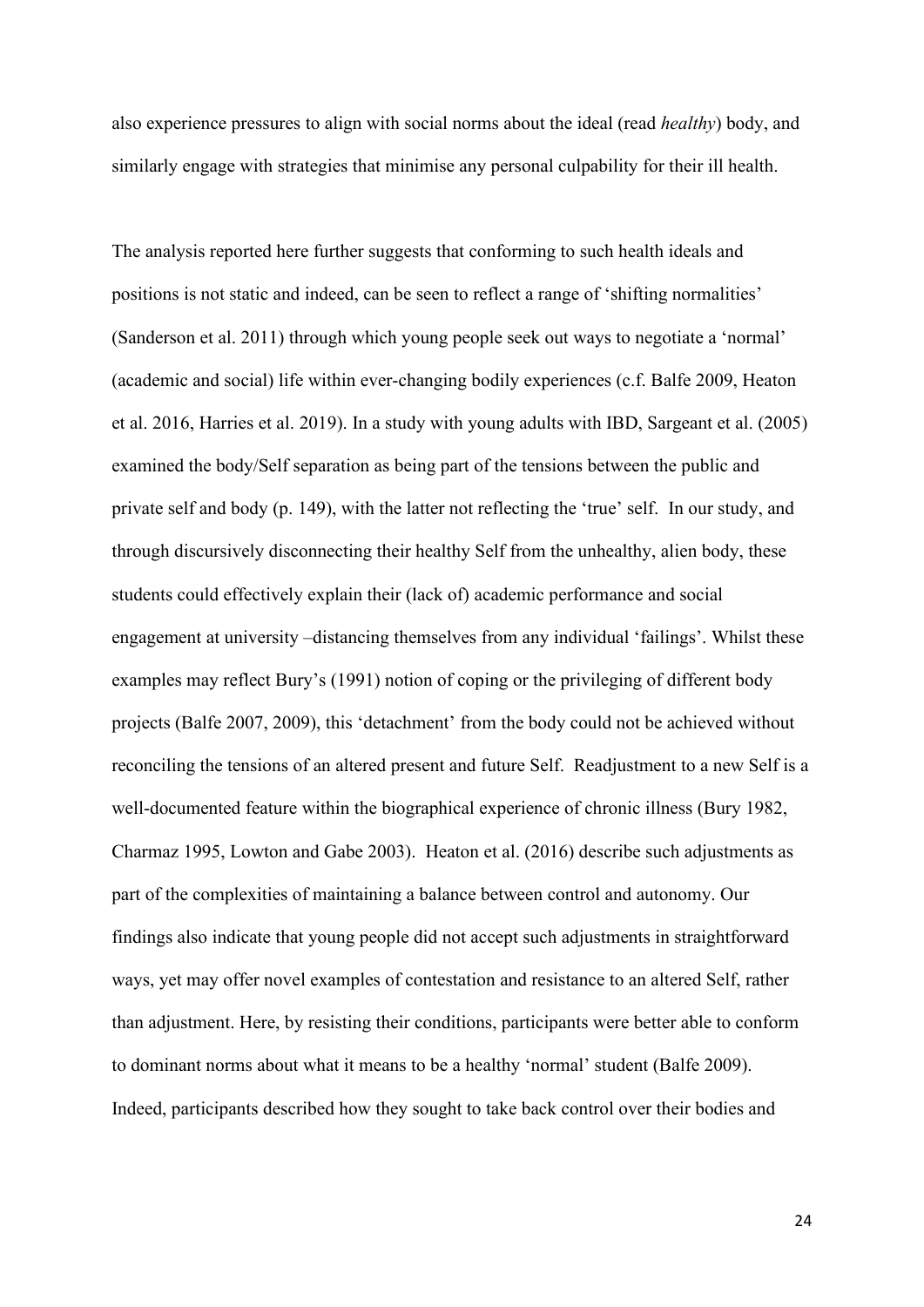manage their health condition in particular ways to reduce its impacts on their ability to 'live a normal life'.

Crucially, in this study these forms of resistance were not a product of ignorance about their health condition (as some health literature would suggest), but on the contrary, were deliberate strategies employed by participants and informed by their tacit and academic knowledge of the body/Self, and further shaped by the contexts and dominant health discourses in which experiences of ill health were lived. Pursuit of normality triggered particular forms of agency, but this came with 'trade-offs' for longer-term health. The idea of trading health for other valued social and academic goals signal how everyday experiences of chronic illness are not wholly bound by the (patho)physiology of the body, but instead draw on other important frames of reference for young people, which are contextually and relationally contingent (Lowton and Gabe 2003, Sargeant et al. 2005, Spencer 2013). The active manipulation of their conditions, or pushing themselves to the 'extreme', offered opportunities for personal agency in order to take back control and achieve a preferred sense of normality within an abnormal body. Our findings add a novel contribution to the chronic illness scholarship by revealing the ways students' sought to resist the complex tensions between the body/Self, whilst seeking ways to uphold dominant social norms about being healthy.

Despite these important advances, some caution is needed with suggesting the broader relevance and transferability of findings based on a relatively small sample of self-selecting university students recruited from one university. In particular, the influences of varying health and social conditions may prompt different 'normalities' and forms of management for different groups. The sample included young adults up to the age of 32 and only three young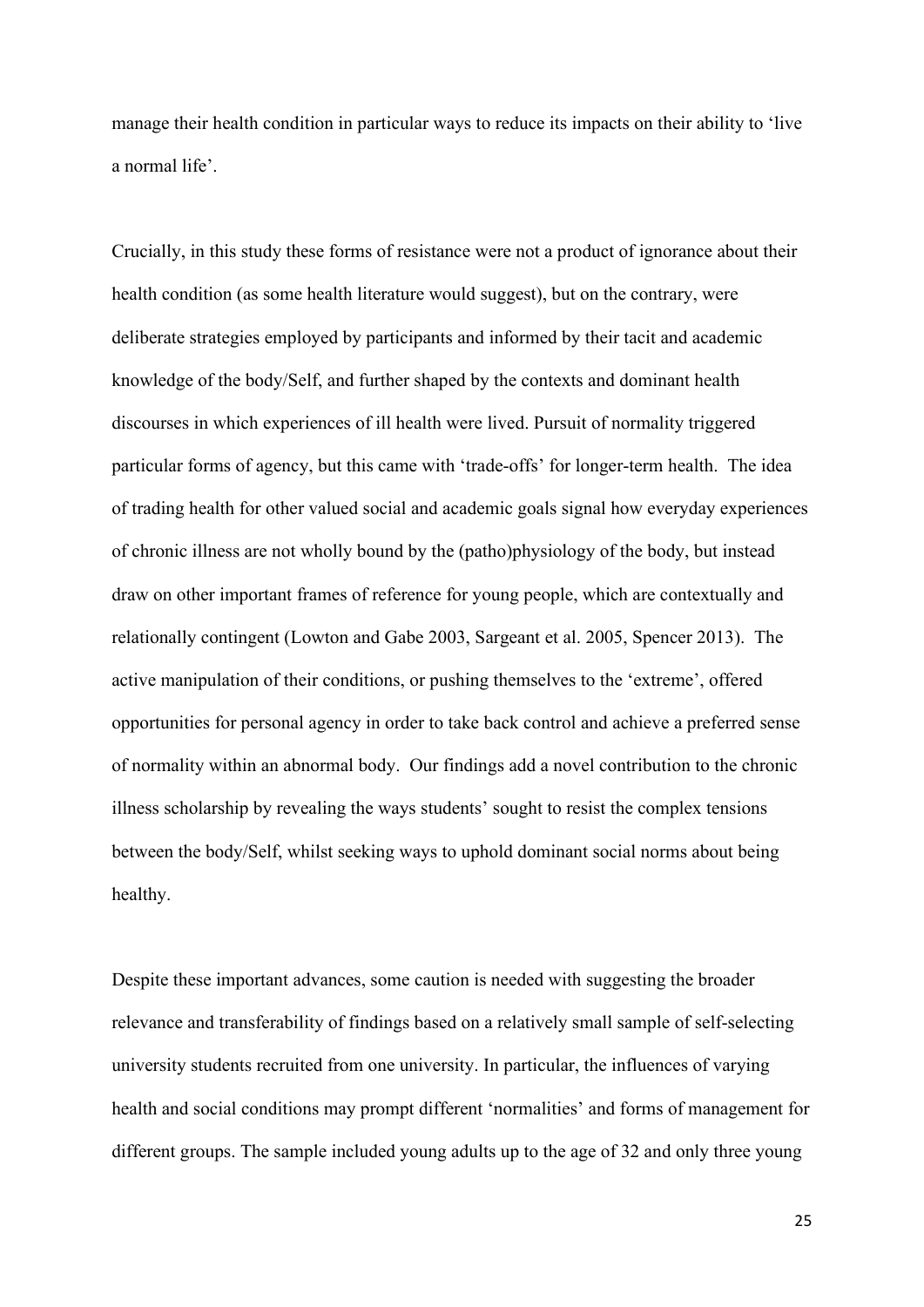men. A more thorough engagement with the different life stages at university is thus needed, along with a deeper examination of the gendered aspects of young people's experiences of chronic ill health and university life. Furthermore, the sample included participants with a diverse range of health conditions – each with their own health implications and forms of treatment. This heterogeneity requires some caution when drawing comparisons across the and to avoid suggesting homogeneity. Yet despite such short-comings our findings did suggest that students with long-term health conditions face similiar challenges at university and thus signal some important recommendations for universities. In particular, our findings suggest the relevance of developing tailored support for students with long-term conditions, along with an examination of how existing academic processes and systems may contribute to the difficulties these young adults frequently experience. Indeed, paying attention to the latter may prove crucial in supporting students to maintain their academic engagement and achieve their potential. Identifying ways to support these students with their health at university is thus a much needed next step in order to enable their full participation in university life.

As previously suggested, participants' accounts may reflect the important features of their health and particular management style they wish to present (Bury 1991: p.462) and the coconstruction and performance of particular identities, within the context of an interview (Riessman 2008). In this study, the student interviewer may have been perceived by participants as one of their peers – thereby thereby supporting a more comfortable interview dynamic, and our data seems to suggest that participants did not feel unduly inhibited in their responses. However, whilst the interviewer was unknown to the participants, this similar positioning may have resulted in data that reflected accounts of shared experiences of university – possibly at the expense of downplaying divergent experiences. To guard against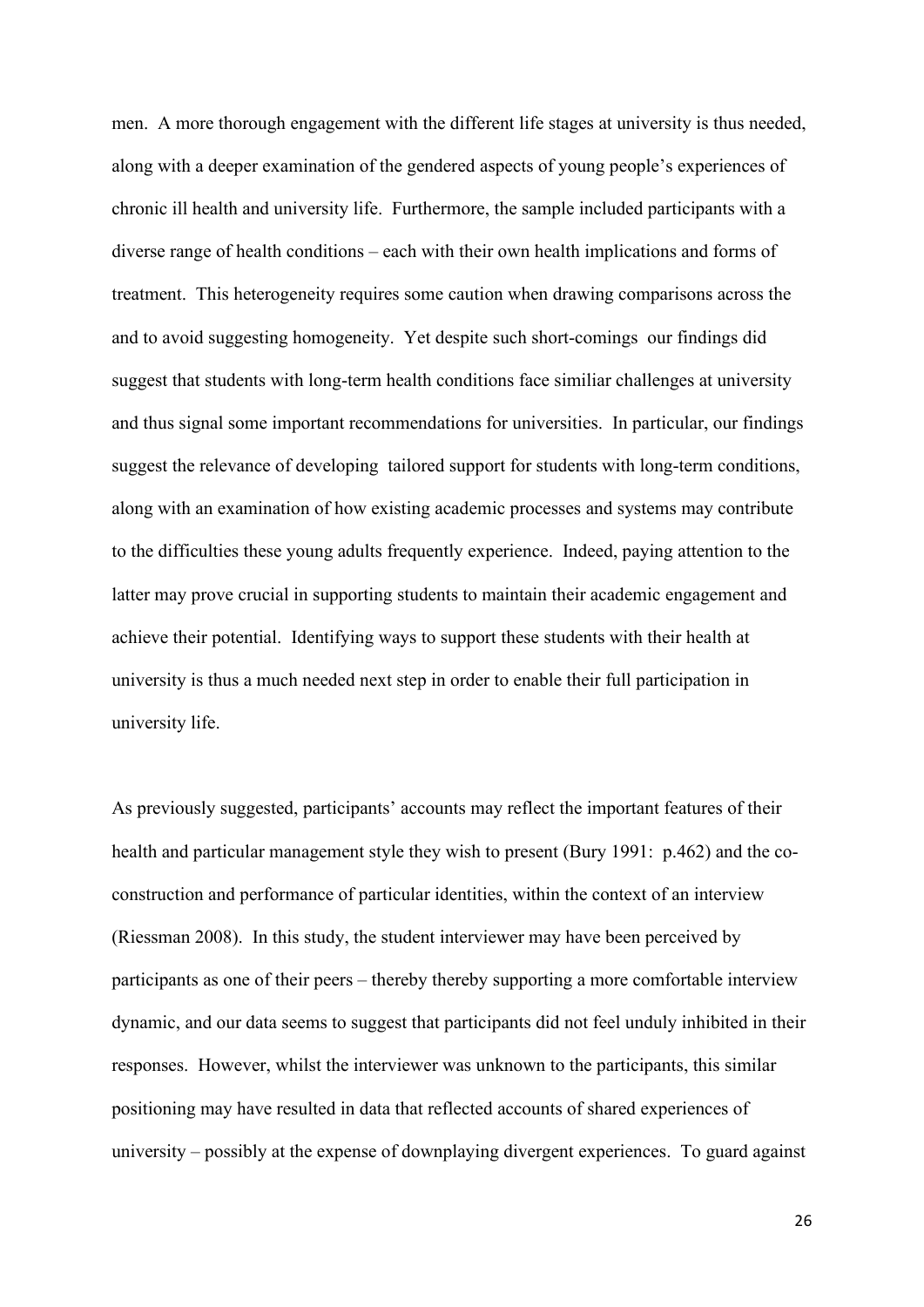this, all authors were involved in the analysis of the data and offered different perspectives on how data were generated and the narratives produced. Indeed, the narrative performances revealed important insights and differences into the varying ways young people may concomitantly take-up, rework and resist the pursuit of healthism within the context of chronicity to 'successfully' manage their health conditions in order to fit their everyday university lives. It is within this space that further theorisation and investigation of young people's lived (ill) health experiences is warranted.

## **References**

Australian Institute of Health and Welfare [AIHW]. (2011). *Young Australians: their health and wellbeing.* Canberra. AIHW. Available at: [http://www.aihw.gov.au/publication](http://www.aihw.gov.au/publication-detail/?id=10737419261)[detail/?id=10737419261](http://www.aihw.gov.au/publication-detail/?id=10737419261)

Balfe, M. (2007). 'Diets and discipline: the narratives of practice of university students with type 1 diabetes'. *Sociology of Health and Illness,* 29(1),136-153.

Balfe, M. (2009). 'The body projects of university students with type 1 diabetes'. *Qualitative Health Research,* 19(1),128-139.

Barned, C., Stinzi, A., Mack, D. and O' Doherty, K. C. (2016). 'To tell or not to tell: a qualitative interview study on disclosure decisions among children with inflammatory bowel disease'. *Social Science and Medicine,* 162:115-123.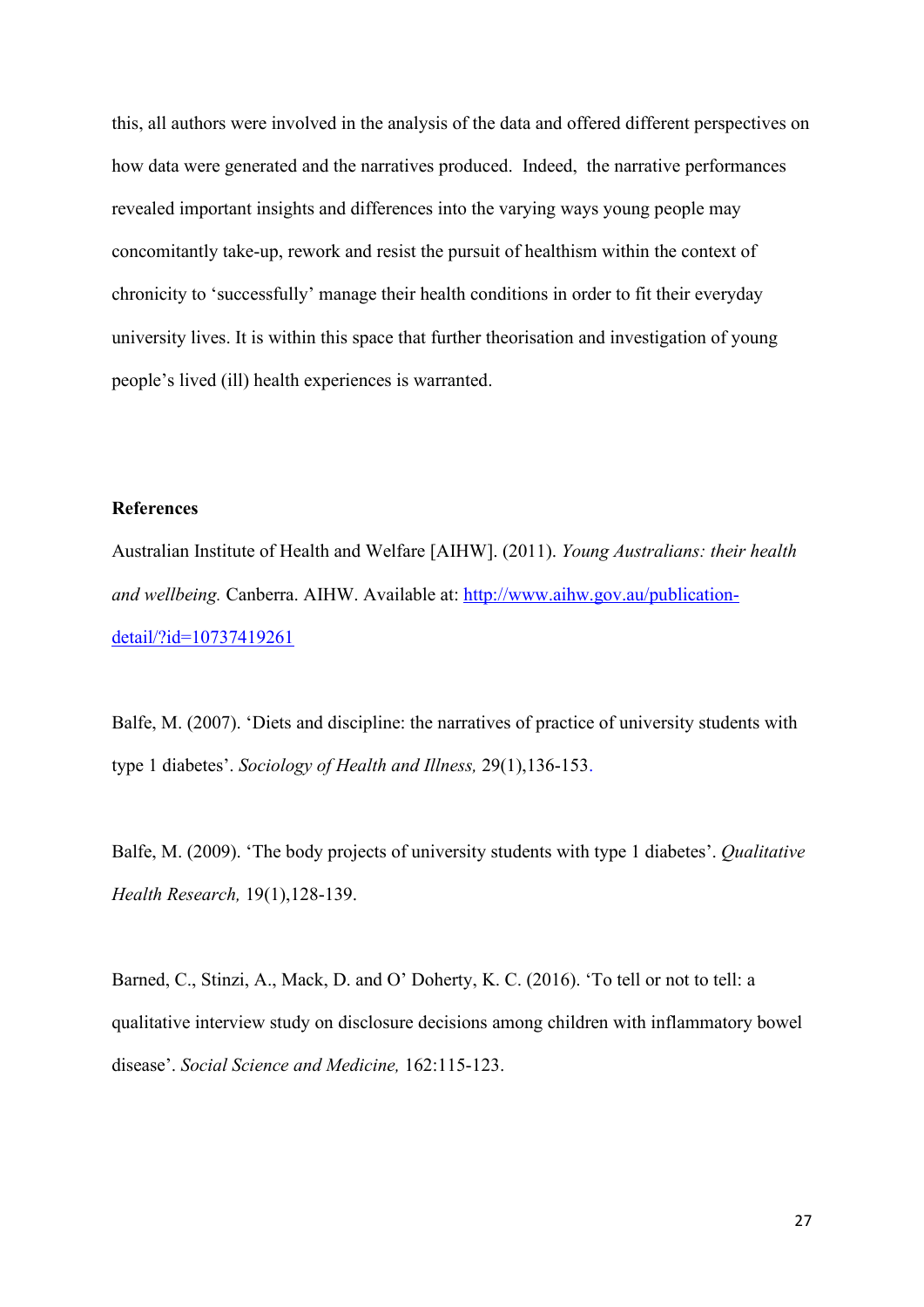Bendelow, G. and Williams, S. J. (1995). 'Pain and the mind-body dualism: a sociological approach'. *Body and Society,* 1(2),83-104.

Bray, L., Kirk, S. and Callery, P. (2014). 'Developing biographies: the experiences of children, young people and their parents of living with a long-term condition'. *Sociology of Health and Illness,* 36(6),823-839.

Bury, M. (1982). 'Chronic illness as biographical disruption'. *Sociology of Health and Illness,* 4(2),167-182.

Bury, M. (1991). 'The sociology of chronic illness: a review of research and prospects'. *Sociology of Health & Illness,* 13(4),451-468.

Carter, S. K. (2010). 'Beyond control: body and self in women's childbearing narratives'. *Sociology of Health and Illness,* 32(7),993-1009.

Charmaz, K. (1983). 'Loss of self: a fundamental form of suffering in the chronically ill. *Sociology of Health and Illness,* 5(2),168-195.

Charmaz, K. (1995). 'The body, identity, and self: adapting to impairment.' *The Sociological Quarterly,* 36(4),657-680.

Clarke, L. and Bennett, E. (2012). 'Constructing the moral body: Self-care among older adults with multiple chronic conditions. *Health,* 17(3),211-228.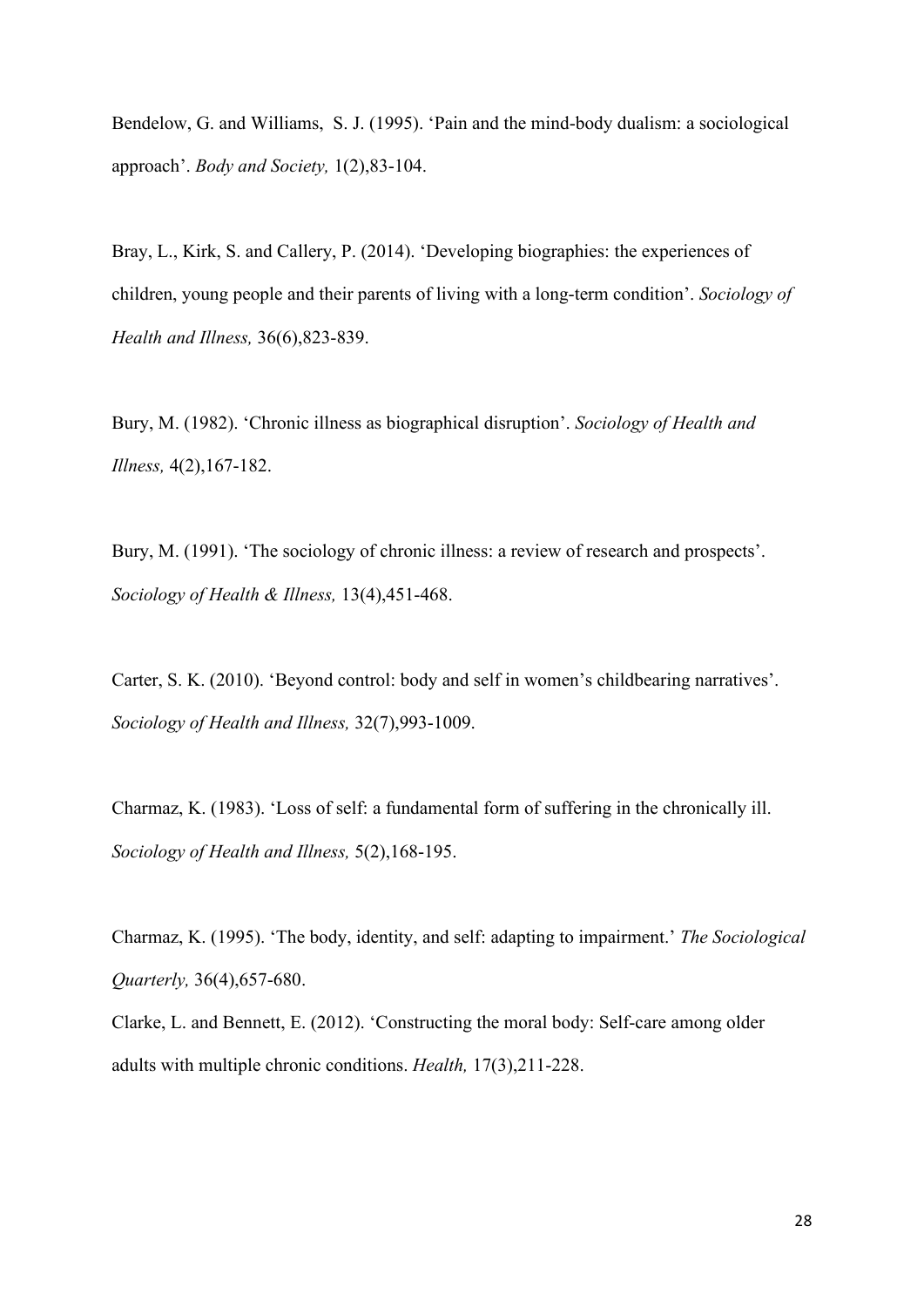Couzens, D., Poed, S., Kataoka, M., Brandon, A., Hartley, J. and Keen, D. (2015). 'Support for students with hidden disabilities in universities. A case study'. *International Journal of Disability, Development and Education,* 62(1),24-41.

Crawford, R. (2006). 'Health as a meaningful social practice'. *Health*, 10(4),401-420.

Denzin, N. K. and Lincoln, Y. S. (2017). *The SAGE Handbook of Qualitative Research.*  Thousand Oaks, CA: Sage.

Ellis, J., Boger, E., Latter, S., Kennedy, A., Jones, F., Foster, C. and Demain, S. (2017). 'Conceptualisation of the 'good' self-manager. A qualitative investigation of stakeholder views on the self-management of long-term conditions.' *Social Science and Medicine*, 176:25-33.

Fegran, L., Hall, E. O., Uhrenfeldt, L., Aagaard, H. and Ludvigsen, M. S. (2014). Adolescents' and young adults' transition experiences when transferring from paediatric to adult care: a qualitative metasynthesis. *International Journal of Nursing Studies*, 51(1),123- 135.

Foucault, M. (1988). *Technologies of the Self: A Seminar with Michel Foucault.* Edited by L. H. Martin, Gutman, H. & P. H. Hutton. Massachusets: University of Massachusets Press.

Gabe, J., Bury, M., and Ramsay, R. (2002). Living with asthma: the experiences of young people at home and at school. *Social Science and Medicine*, 55(9),1619-1633.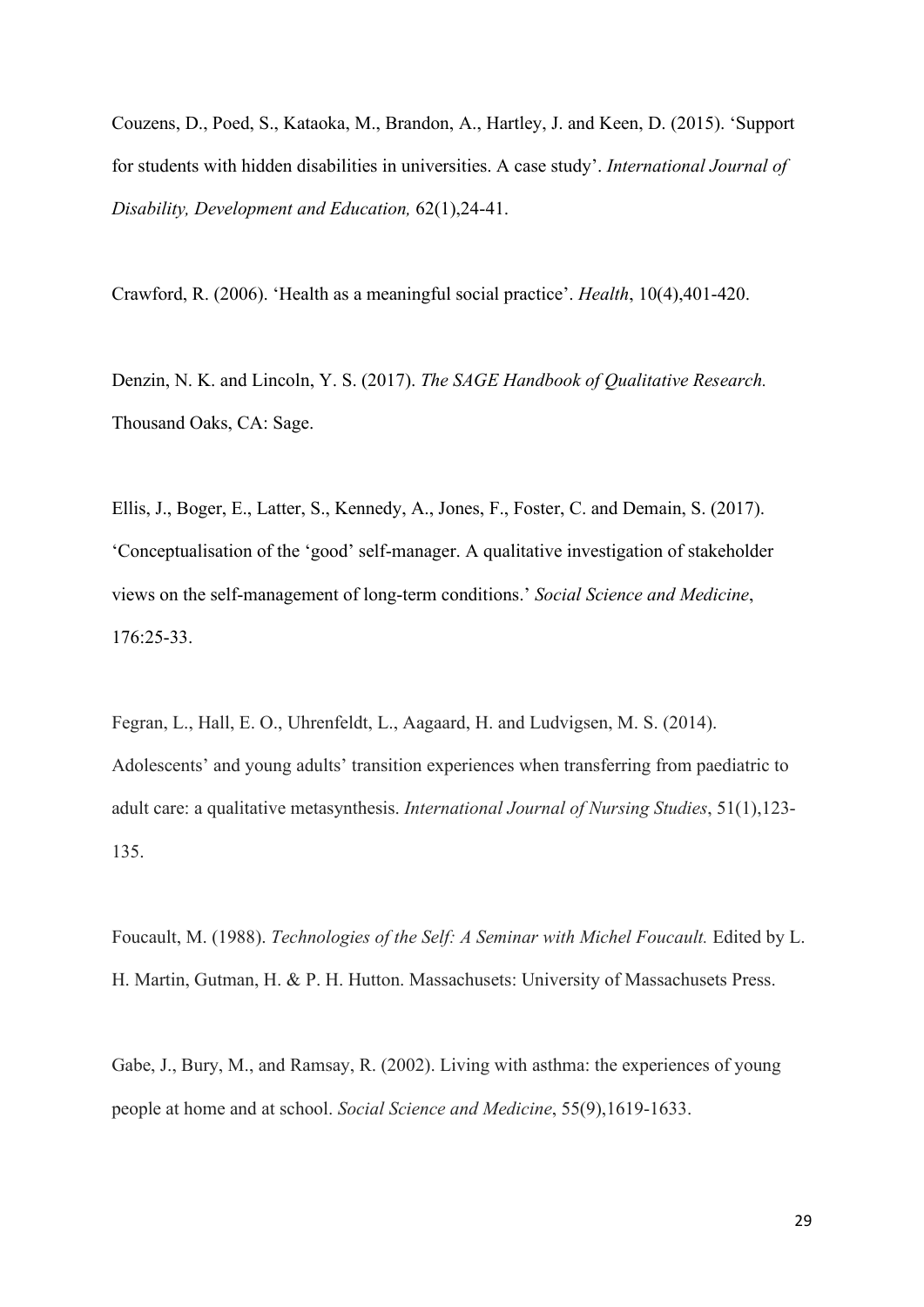Galvin, R. (2002). 'Disturbing notions of chronic illness and individual responsibility: towards a genealogy of morals'. *Health,* 6(2),107-137.

Green, J., Willis, K., Hughes, E., Small, R., Welch, N., Gibbs, L. and Daly, J. (2007). 'Generating best evidence from qualitative research: the role of data analysis'. *Australian and New Zealand Journal of Public Health*, 31(6),545-550.

Grimes, S., Southgate, E., Scevak, J. and Buchanan, R. (2019). University student perspectives on institutional non-disclosure of disability and learning challenges: reasons for staying invisible. *International Journal of Inclusive Education,* 23(6), 639-655.

Hagell, A. (2017). *An Overview of Research on Key Issues in Student Health.* London: Association for Young People's Health. Available at:

[http://www.youngpeopleshealth.org.uk/wp-content/uploads/2017/04/AYPH-Student-Health-](http://www.youngpeopleshealth.org.uk/wp-content/uploads/2017/04/AYPH-Student-Health-Briefing.pdf)[Briefing.pdf](http://www.youngpeopleshealth.org.uk/wp-content/uploads/2017/04/AYPH-Student-Health-Briefing.pdf)

Harries, T., Rettie, R. and Gabe, J. (2019). Shedding new light on the (in)compatibility of chronic disease management with everyday life – social practice theory, mobile technologies and the interwoven time-spaces of teenage life. *Sociology of Health and Illness,* [doi.org/10.1111/1467-9566.12952](https://doi.org/10.1111/1467-9566.12952)

Heaton, J., Raisanen, U. and Salinas, M. (2016). ''Rule your condition, don't let it rule you': young adults' sense of mastery in their accounts of growing up with a chronic illness'. *Sociology of Health and Illness,* 38(1),3-20.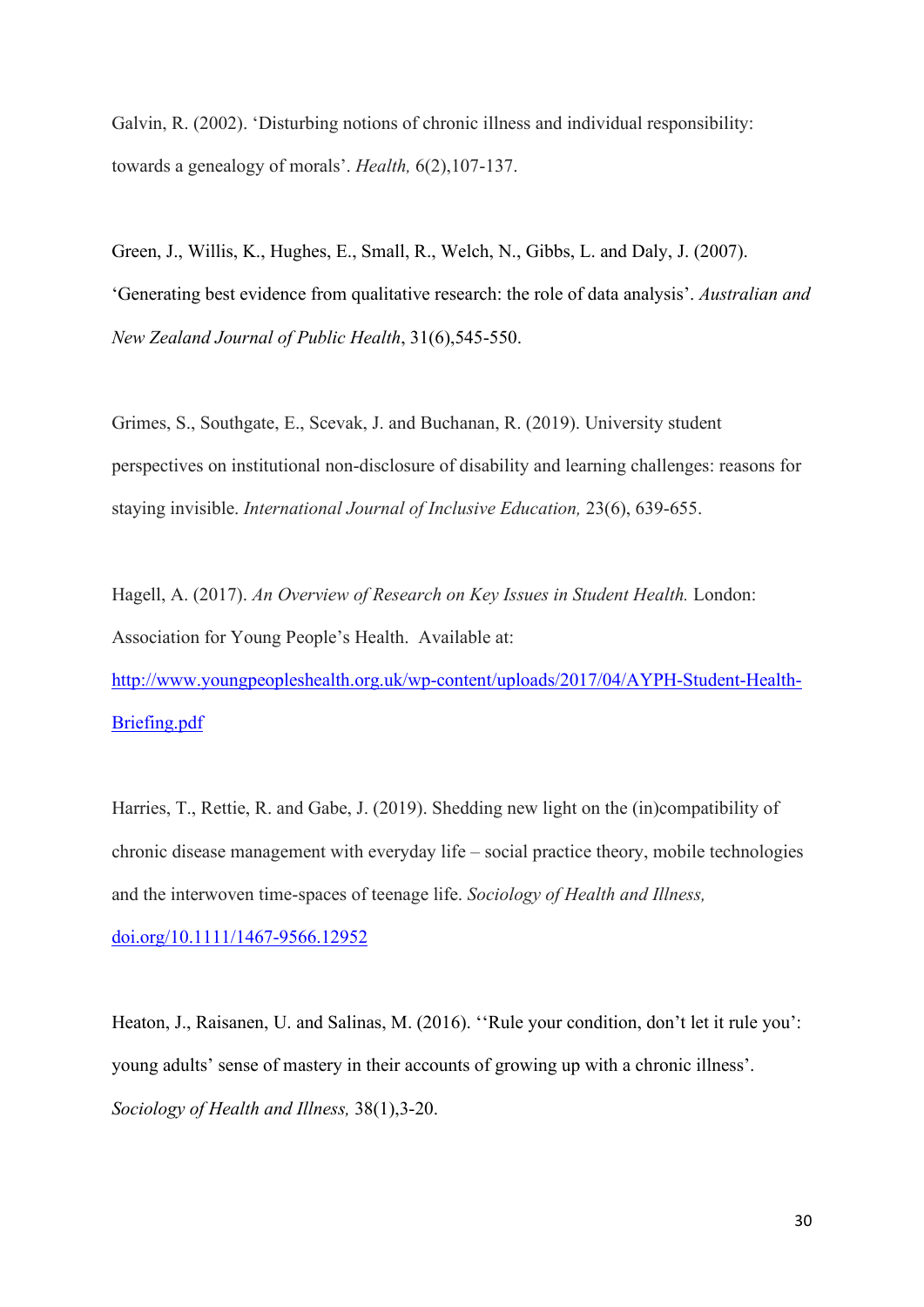Higgs, P. (1998). 'Risk, governmentality and the reconceptualization of citizenship'. In G. Scambler and Higgs P. (eds). *Modernity, Medicine and Health.* London: Routledge, pp. 176- 197.

Higgs, P., Leontowitsch, M., Stevenson, F. and Rees Jones, I. (2009). 'Not just old and sick – the 'will to health' in later life'. *Ageing and Society,* 29(5),687-707.

Larsson, A. T. and Grassman, E. J. (2012). 'Bodily changes among people living with physical impairments and chronic illnesses: biographical disruption or normal illness?' *Sociology of Health and Illness,* 34(8),1156-1169.

Lowton, K. and Gabe, J. (2003). 'Life on a slippery slope: perceptions of health in adults with cystic fibrosis'. *Sociology of Health and Illness,* 25(4),289-319.

Lupton, D. (1995). *The Imperative of Health: Public Health and the Regulated Body.*  London: Sage.

Monaghan, L. F. and Gabe, J. (2015). 'Chronic illness as biographical contingency? Young people's experiences of asthma'. *Sociology of Health and Illness,* 37(8),1236-1253.

Nettleton, S. (2006). ''I just want permission to be ill': towards a sociology of medically unexplained symptoms'. *Social Science and Medicine,* 62:1167-1178.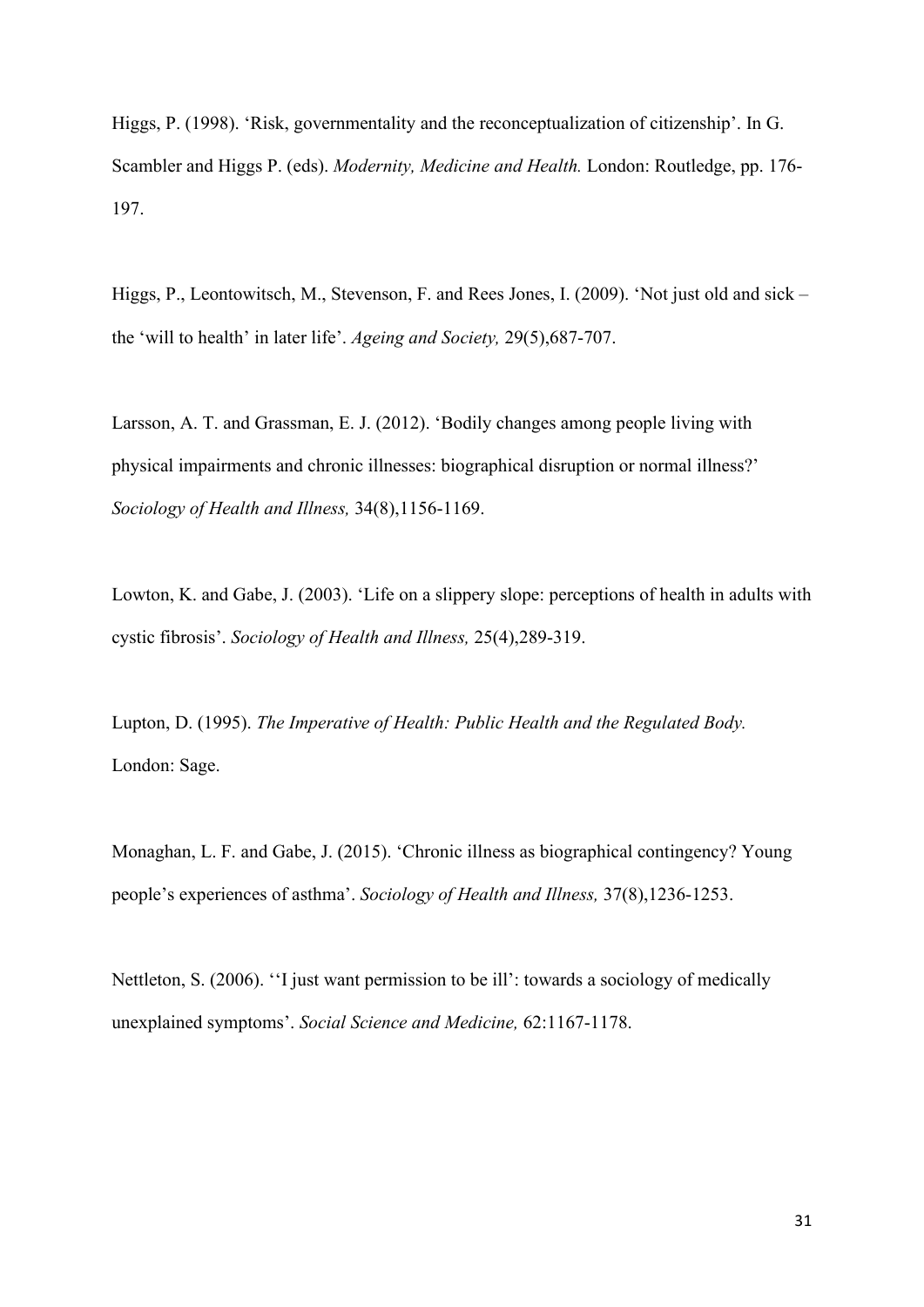Newman, C. E., Persson, A., Miller, A. and Brown, R. J. (2016). '"Just take your medicine and everything will be fine": responsibilisation narratives in accounts of transitioning young people with HIV into adult care services in Australia'. *AIDS Care,* 28(1),131-136.

Riessman, C. K. (2008). *Narrative Methods for the Human Sciences,* Thousand Oaks, CA: Sage.

Sanderson, T., Calnan, M., Morris, M., Richards, P. and Hewlett, S. (2011). 'Shifting normalities: interactions of changing conceptions of a normal life and the normalisation of symptoms in rheumatoid arthritis'. *Sociology of Health and Illness,* 33(4),618-633.

Sargeant, S. J. E., Gross, H. and Middleton, D. (2005). 'Public conveniences, private matters: retrospective narration of adolescent daily life with inflammatory bowel disease'. In N. Kelly, C. Horrocks, K. Milnes, B. Roberts and D. Robinson (eds). *Narrative, Memory & Everyday Life.* Huddersfield: University of Huddersfield. pp.143-151.

Saunders, B. (2011). '"Sometimes you've just got to have fun, haven't you?": The discursive construction of social drinking practices in young adults' accounts of chronic illness'. *Communication and Medicine,* 8(1),73-84.

Saunders, B. (2014). 'Stigma, deviance and morality in young adults' accounts of inflammatory bowel disease'. *Sociology of Health and Illness,* 36(7),1020-1036. Shah, R., Hagnell, A. and Cheung, R. (2019). *International Comparisons of Health and Wellbeing in Adolescence and Early Adulthood.* Nuffield Trust. Available at: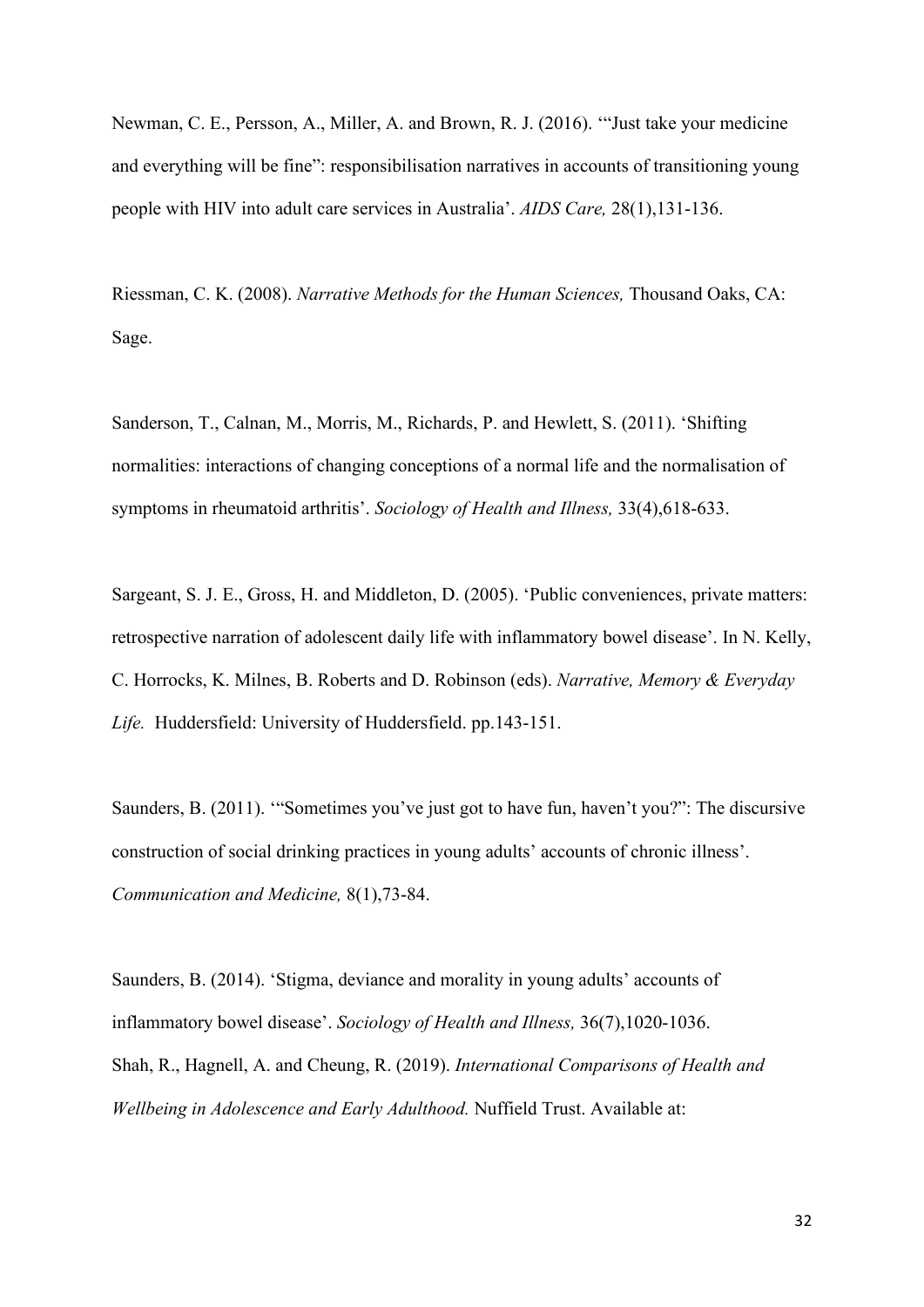[https://www.nuffieldtrust.org.uk/files/2019-02/1550657729\\_nt-ayph-adolescent-health](https://www.nuffieldtrust.org.uk/files/2019-02/1550657729_nt-ayph-adolescent-health-report-web.pdf)[report-web.pdf](https://www.nuffieldtrust.org.uk/files/2019-02/1550657729_nt-ayph-adolescent-health-report-web.pdf) [accessed 01/09/19].

Shilling, C. (2003). *The Body and Social Theory*. London: SAGE.

Sointu, E. (2016). 'Discourse, affect and affliction.' *The Sociological Review*, 64,312-328.

Spencer, G. (2013). 'Young people's perspectives on health: empowerment, or risk?' *Health Education,* 113(2),115-131.

Spencer, G., Lewis, S., Reid, M. (2018). 'Living with a chronic health condition: Students' health narratives and negotiations of (ill) health at university'. *Health Education Journal,*  77(6),631-643.

Townsend, A., Wyke, S. and Hunt, K. (2006). 'Self-managing and managing self: practical and moral dilemmas in accounts of living with chronic illness'. *Chronic Illness*, 2(3),185- 194.

Turner, B. S. (1992). *Regulating Bodies: Essays in Medical Sociology.* London: Routledge.

Williams, B., Corlett, J., Dowell, J., Coyle, J. and Mukhopaday, S. (2009). ''I've never had it so I don't really know what it's like not to': nondifference and biographical disruption among children and young people with cystic fibrosis'. *Qualitative Health Research,* 19(10),1443- 1455.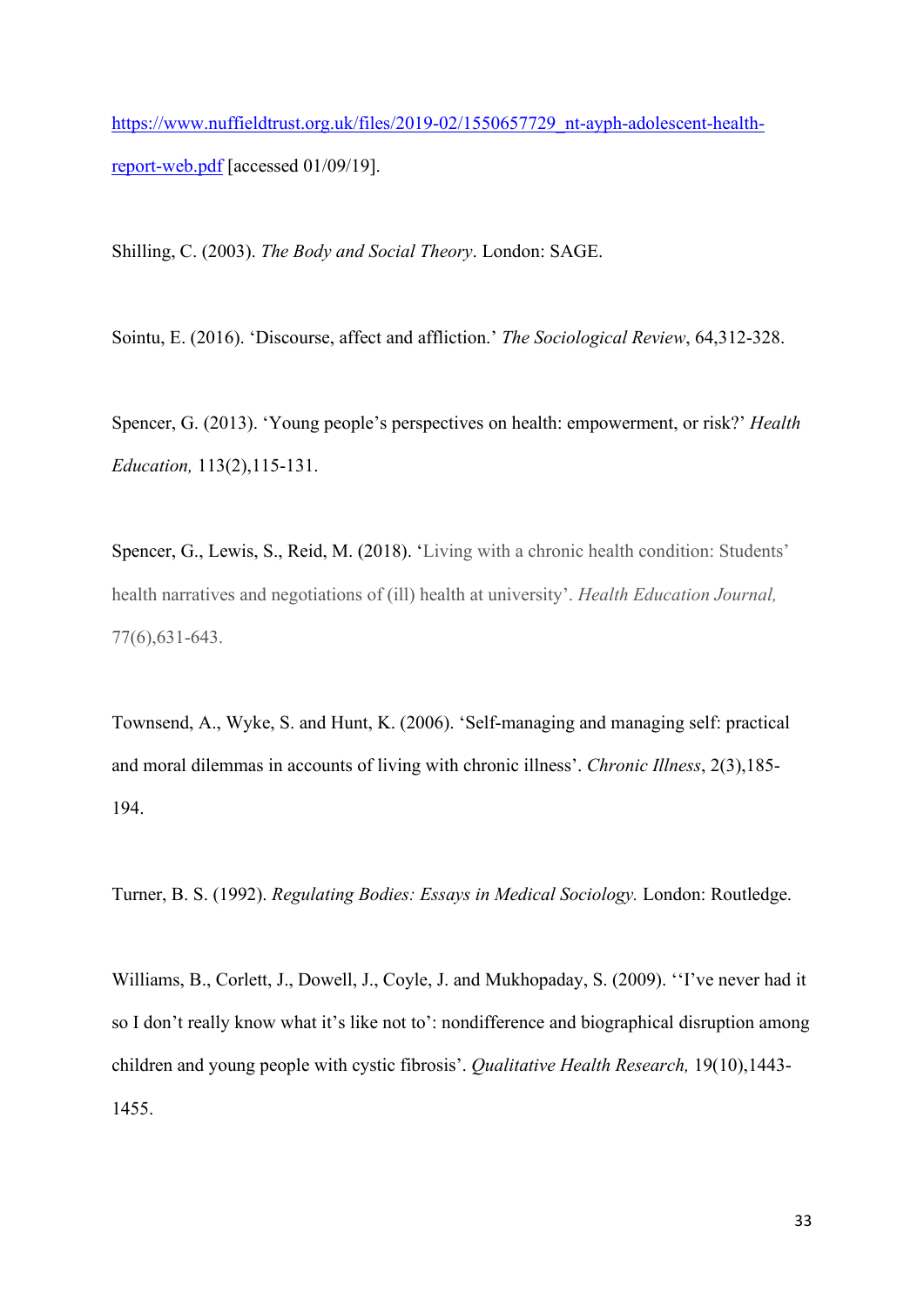Williams, S. J. (2000). 'Chronic illness as biographical disruption or biographical disruption as chronic illness?' *Sociology of Health and Illness,* 22(1),40-67.

Williams, S. J. (2001). *Emotion and Social Theory: Corporeal Reflections on the (Ir) Rational.* London: Sage.

Wilson, C. and Stock, J. (2019). 'The impact of living with long term conditions in young adulthood on mental health and identity: what can help?' *Health Expectations,* 00: 1-11.